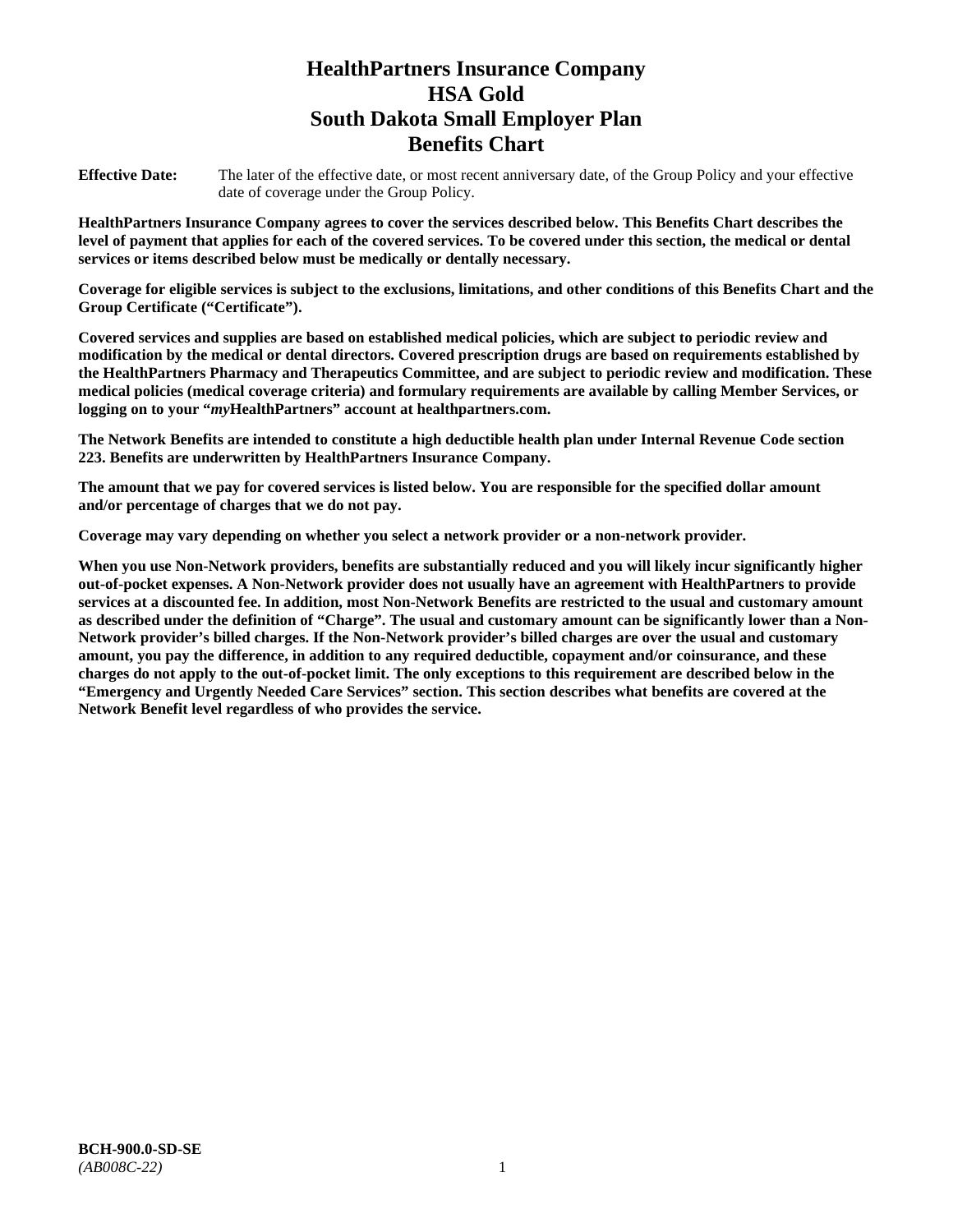# **These definitions apply to this Benefits Chart. They also apply to the Certificate.**

| <b>Biosimilar Drug:</b> | A prescription drug, approved by the Food and Drug Administration (FDA), that the FDA<br>has determined is biosimilar to and interchangeable with a biological brand name drug.<br>Biosimilar drugs are not considered generic drugs and are not covered under the generic<br>drug benefit.                                                                                                                                                                                                                                                                                                                                         |
|-------------------------|-------------------------------------------------------------------------------------------------------------------------------------------------------------------------------------------------------------------------------------------------------------------------------------------------------------------------------------------------------------------------------------------------------------------------------------------------------------------------------------------------------------------------------------------------------------------------------------------------------------------------------------|
| <b>Brand Name Drug:</b> | A prescription drug, approved by the Food and Drug Administration (FDA), that is<br>manufactured, sold, or licensed for sale under a trademark by the pharmaceutical company<br>that originally researched and developed the drug. Brand name drugs have the same active-<br>ingredient formula as the generic version of the drug. However, generic drugs are<br>manufactured and sold by other drug manufacturers and are generally not available until<br>after the patent on the brand name drug has expired. A few brand name drugs may be<br>covered at the generic drug benefit level if this is indicated on the Formulary. |
| <b>Calendar Year:</b>   | This is the 12-month period beginning 12:01 A.M. Central Time, on January 1, and ending<br>12:00 A.M. Central Time of the next following December 31.                                                                                                                                                                                                                                                                                                                                                                                                                                                                               |
| <b>Charge:</b>          | For covered services delivered by a network provider this is the provider's discounted<br>charge for a given medical/surgical service, procedure or item.                                                                                                                                                                                                                                                                                                                                                                                                                                                                           |
|                         | For covered services delivered by non-network providers, a contracted rate may apply if<br>such arrangement is available to HealthPartners.                                                                                                                                                                                                                                                                                                                                                                                                                                                                                         |
|                         | For the usual and customary charge for covered services delivered by non-network<br>providers, our payment is calculated using one of the following options to be determined at<br>HealthPartners' discretion: 1) a percentage of the Medicare fee schedule; 2) a comparable<br>schedule if the service is not on the Medicare fee schedule; or 3) a commercially<br>reasonable rate for such service.                                                                                                                                                                                                                              |
|                         | The usual and customary charge is the maximum amount allowed that we consider in the<br>calculation of the payment of charges incurred for certain covered services. You must pay<br>for any charges above the usual and customary charge, and they do not apply to the Out-of-<br>Pocket Limit.                                                                                                                                                                                                                                                                                                                                    |
|                         | A charge is incurred for covered ambulatory medical and surgical services, on the date the<br>service or item is provided. A charge is incurred for covered inpatient services, on the date<br>of admission to a hospital. To be covered, a charge must be incurred on or after your<br>effective date and on or before the termination date.                                                                                                                                                                                                                                                                                       |
| Copayment/Coinsurance:  | The specified dollar amount, or percentage, of charges incurred for covered services, which<br>we do not pay, but which you must pay, each time you receive certain medical services,<br>procedures or items. Our payment for those covered services or items begins after the<br>copayment or coinsurance is satisfied. Covered services or items requiring a copayment or<br>coinsurance are specified in this Benefits Chart.                                                                                                                                                                                                    |
|                         | For services provided by a network provider:                                                                                                                                                                                                                                                                                                                                                                                                                                                                                                                                                                                        |
|                         | An amount which is listed as a flat dollar copayment is applied to a network provider's<br>discounted charges for a given service. However, if the network provider's discounted<br>charge for a service or item is less than the flat dollar copayment, you will pay the network<br>provider's discounted charge. An amount which is listed as a percentage of charges or<br>coinsurance is based on the network provider's discounted charges, calculated at the time<br>the claim is processed, which may include an agreed upon fee schedule rate for case rate or<br>withhold arrangements.                                    |
|                         | For services provided by a non-network provider:                                                                                                                                                                                                                                                                                                                                                                                                                                                                                                                                                                                    |
|                         | Any copayment or coinsurance is applied to the lesser of the provider's charges or the<br>usual and customary charge for a service.                                                                                                                                                                                                                                                                                                                                                                                                                                                                                                 |
|                         | A copayment or coinsurance is due at the time a service is provided, or when billed by the<br>provider. The copayment or coinsurance applicable for a scheduled visit with a network<br>provider will be collected for each visit, late cancellation and failed appointment.                                                                                                                                                                                                                                                                                                                                                        |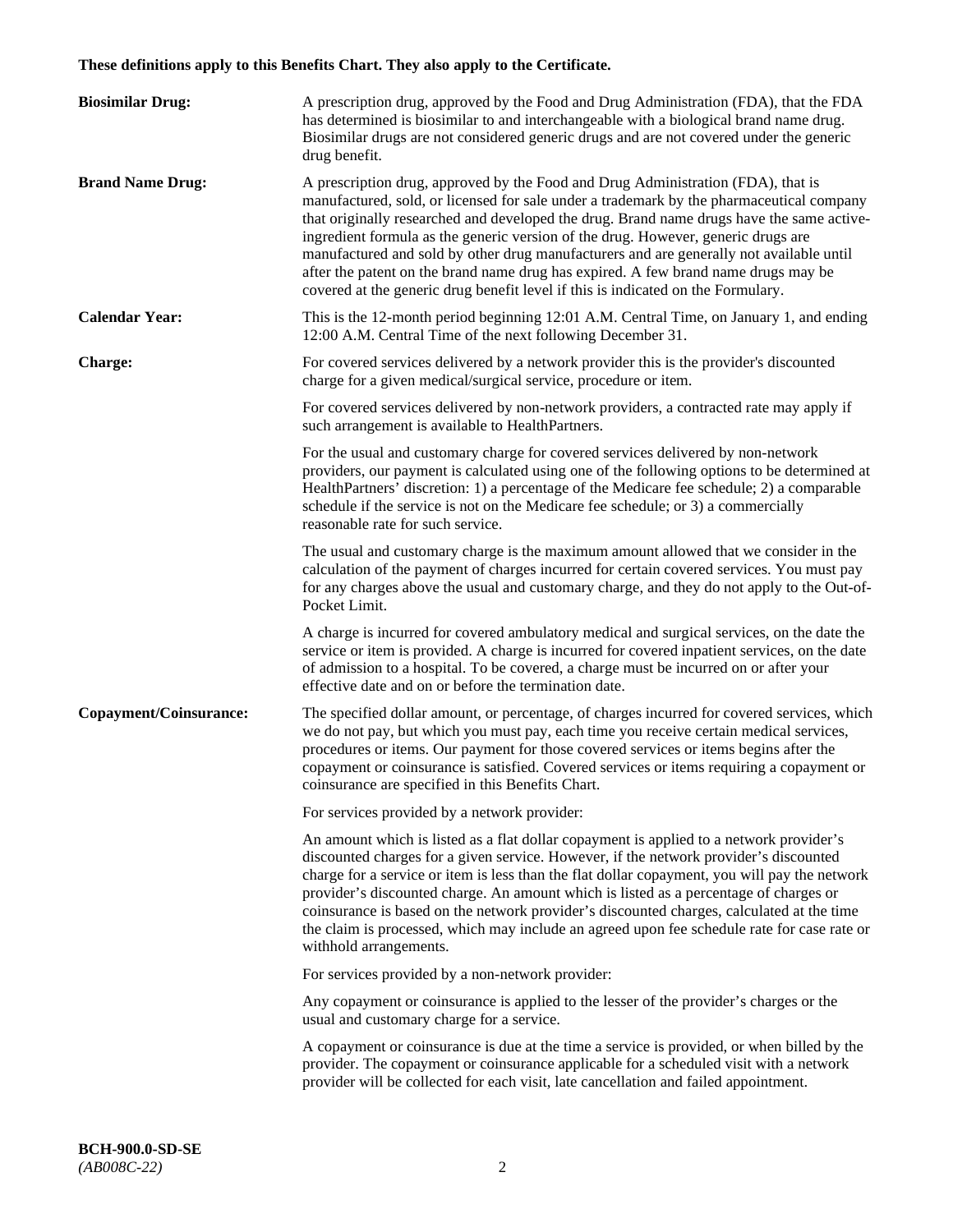| Deductible:                      | The specified dollar amount of charges incurred for covered services, which we do not pay,<br>but an enrollee or a family has to pay first in a calendar year. Our payment for those<br>services or items begins after the deductible is satisfied. If you have a family deductible,<br>each individual family member may only contribute up to the individual deductible amount<br>toward the family deductible. An individual's copayments and coinsurance do not apply<br>toward the family deductible. For Network Benefits, your family deductible will follow the<br>family deductible for the highest Benefit Level in which any family member is enrolled<br>during that calendar year. For network providers, the amount of the charges that apply to<br>the deductible are based on the network provider's discounted charges, calculated at the<br>time the claim is processed, which may include an agreed upon fee schedule rate for case<br>rate or withhold arrangements. For non-network providers, the amount of charges that<br>apply to the deductible are the lesser of the provider's charges or the usual and customary<br>charge for a service. |
|----------------------------------|------------------------------------------------------------------------------------------------------------------------------------------------------------------------------------------------------------------------------------------------------------------------------------------------------------------------------------------------------------------------------------------------------------------------------------------------------------------------------------------------------------------------------------------------------------------------------------------------------------------------------------------------------------------------------------------------------------------------------------------------------------------------------------------------------------------------------------------------------------------------------------------------------------------------------------------------------------------------------------------------------------------------------------------------------------------------------------------------------------------------------------------------------------------------|
|                                  | Any amounts paid or reimbursed by a third party, including, but not limited to: point of<br>service rebates, manufacturer coupons, manufacturer debit cards or other forms of direct<br>reimbursement to an Insured for a product or service, will not apply toward the deductible,<br>to the extent permitted under state and federal law.                                                                                                                                                                                                                                                                                                                                                                                                                                                                                                                                                                                                                                                                                                                                                                                                                            |
|                                  | All services are subject to the deductible unless otherwise indicated below in this Benefits<br>Chart.                                                                                                                                                                                                                                                                                                                                                                                                                                                                                                                                                                                                                                                                                                                                                                                                                                                                                                                                                                                                                                                                 |
| <b>Formulary:</b>                | This is a current list, which may be revised from time to time, of prescription drugs,<br>medications, equipment and supplies covered by us as indicated in this Benefits Chart<br>which are covered at the highest benefit level. Some drugs on the Formulary may require<br>prior authorization to be covered as formulary drugs. The Formulary, and information on<br>drugs that require prior authorization, are available by calling Member Services, or logging<br>on to your "myHealthPartners" account at healthpartners.com.                                                                                                                                                                                                                                                                                                                                                                                                                                                                                                                                                                                                                                  |
| <b>Generic Drug:</b>             | A prescription drug approved by the Food and Drug Administration (FDA) that the FDA<br>has determined is comparable to a brand name drug product in dosage form, strength, route<br>of administration, quality, intended use and documented bioequivalence. Generally, generic<br>drugs cost less than brand name drugs. Some brand name drugs may be covered at the<br>generic drug benefit level if this is indicated on the Formulary.                                                                                                                                                                                                                                                                                                                                                                                                                                                                                                                                                                                                                                                                                                                              |
| <b>Lifetime Maximum Benefit:</b> | The specified coverage limit actually paid by us for services and/or charges incurred by<br>you for a given procedure or diagnosis. Payment of benefits under this Benefits Chart<br>ceases when that Lifetime Maximum Benefit is reached. You have to pay for subsequent<br>charges.                                                                                                                                                                                                                                                                                                                                                                                                                                                                                                                                                                                                                                                                                                                                                                                                                                                                                  |
| <b>Non-Formulary Drug:</b>       | This is a prescription drug, approved by the Food and Drug Administration (FDA), that is<br>not on the Formulary, is medically necessary and is not investigative or otherwise excluded<br>under the Certificate.                                                                                                                                                                                                                                                                                                                                                                                                                                                                                                                                                                                                                                                                                                                                                                                                                                                                                                                                                      |
| <b>Out-of-Pocket Expenses:</b>   | You pay the specified copayments/coinsurance and deductibles applicable for particular<br>services, subject to the Out-of-Pocket Limit described below. These amounts are in<br>addition to the monthly premium payments.                                                                                                                                                                                                                                                                                                                                                                                                                                                                                                                                                                                                                                                                                                                                                                                                                                                                                                                                              |
| <b>Out-of-Pocket Limit:</b>      | You pay the copayments/coinsurance and deductibles for covered services, to the<br>individual or family Out-of-Pocket Limit. Thereafter we cover 100% of charges incurred<br>for all other covered services, for the rest of the calendar year. You pay amounts greater<br>than the Out-of-Pocket Limit if you exceed any Lifetime Maximum Benefit, or visit or day<br>limits.                                                                                                                                                                                                                                                                                                                                                                                                                                                                                                                                                                                                                                                                                                                                                                                         |
|                                  | Non-Network Benefits above the usual and customary charge (see definition of charge<br>above) do not apply to the Out-of-Pocket Limit.                                                                                                                                                                                                                                                                                                                                                                                                                                                                                                                                                                                                                                                                                                                                                                                                                                                                                                                                                                                                                                 |
|                                  | Non-Network Benefits for transplant surgery and bariatric surgery do not apply to the<br>Out-of-Pocket Limit.                                                                                                                                                                                                                                                                                                                                                                                                                                                                                                                                                                                                                                                                                                                                                                                                                                                                                                                                                                                                                                                          |
|                                  | Any amounts paid or reimbursed by a third party, including, but not limited to: point of<br>service rebates, manufacturer coupons, manufacturer debit cards or other forms of direct<br>reimbursement to an Insured for a product or service, will not apply as an out of pocket<br>expense, to the extent permitted under state and federal law.                                                                                                                                                                                                                                                                                                                                                                                                                                                                                                                                                                                                                                                                                                                                                                                                                      |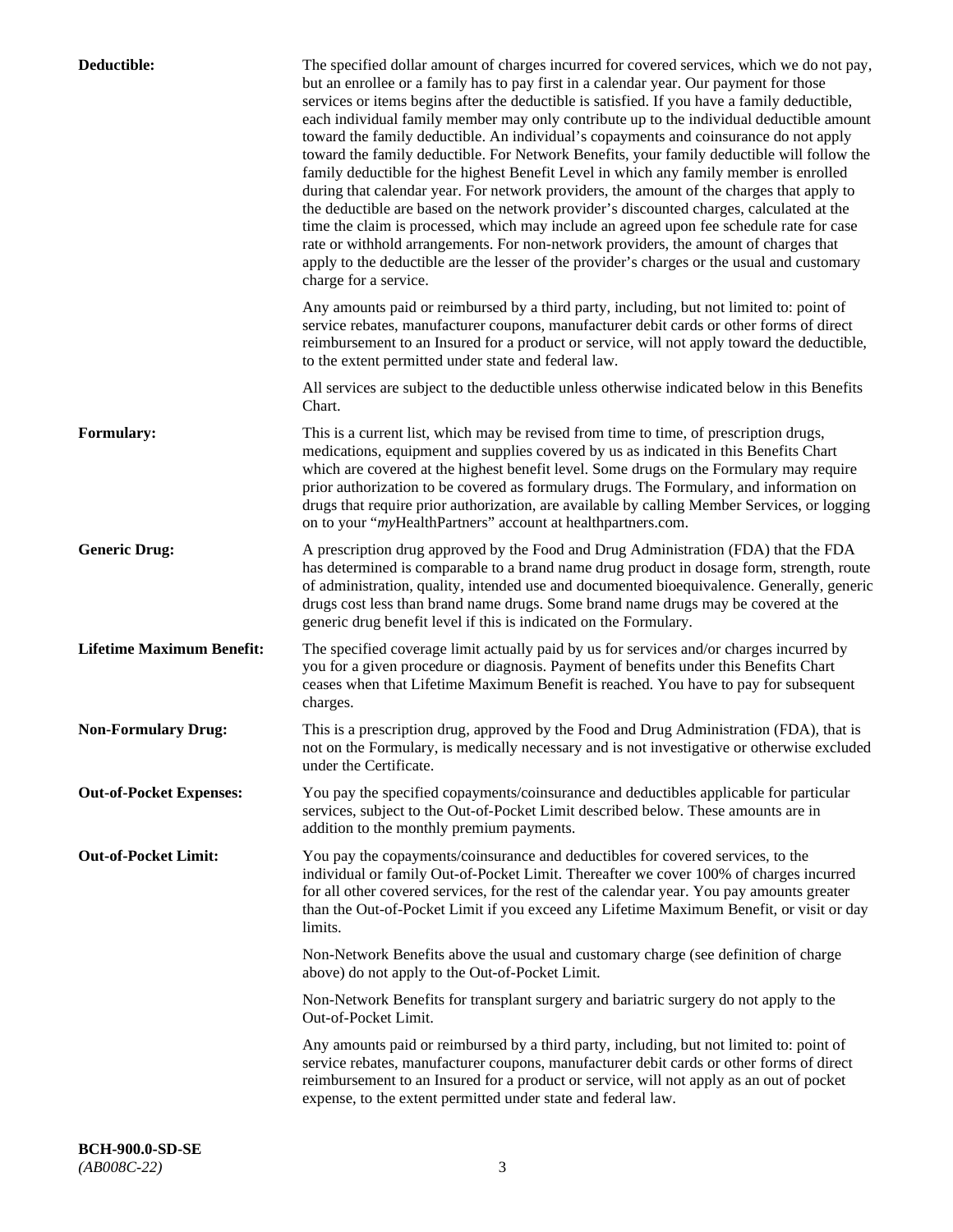You are responsible to keep track of the out-of-pocket expenses. Contact our Member Services Department for assistance in determining the amount paid by the enrollee for specific eligible services received. Claims for reimbursement under the Out-of-Pocket Limit provisions are subject to the same time limits and provisions described under the "Claims Provisions" section of the Certificate. **Specialty Drug List:** This is a current list, which may be revised from time to time, of prescription drugs, medications, equipment and supplies, which are typically bio-pharmaceuticals. The purpose of a Specialty Drug List is to facilitate enhanced monitoring of complex therapies used to treat specific conditions. Specialty drugs are covered by us as indicated in this Benefits Chart. The Specialty Drug List is available by calling Member Services, or logging on to your "myHealthPartners" account at [healthpartners.com.](http://healthpartners.com/)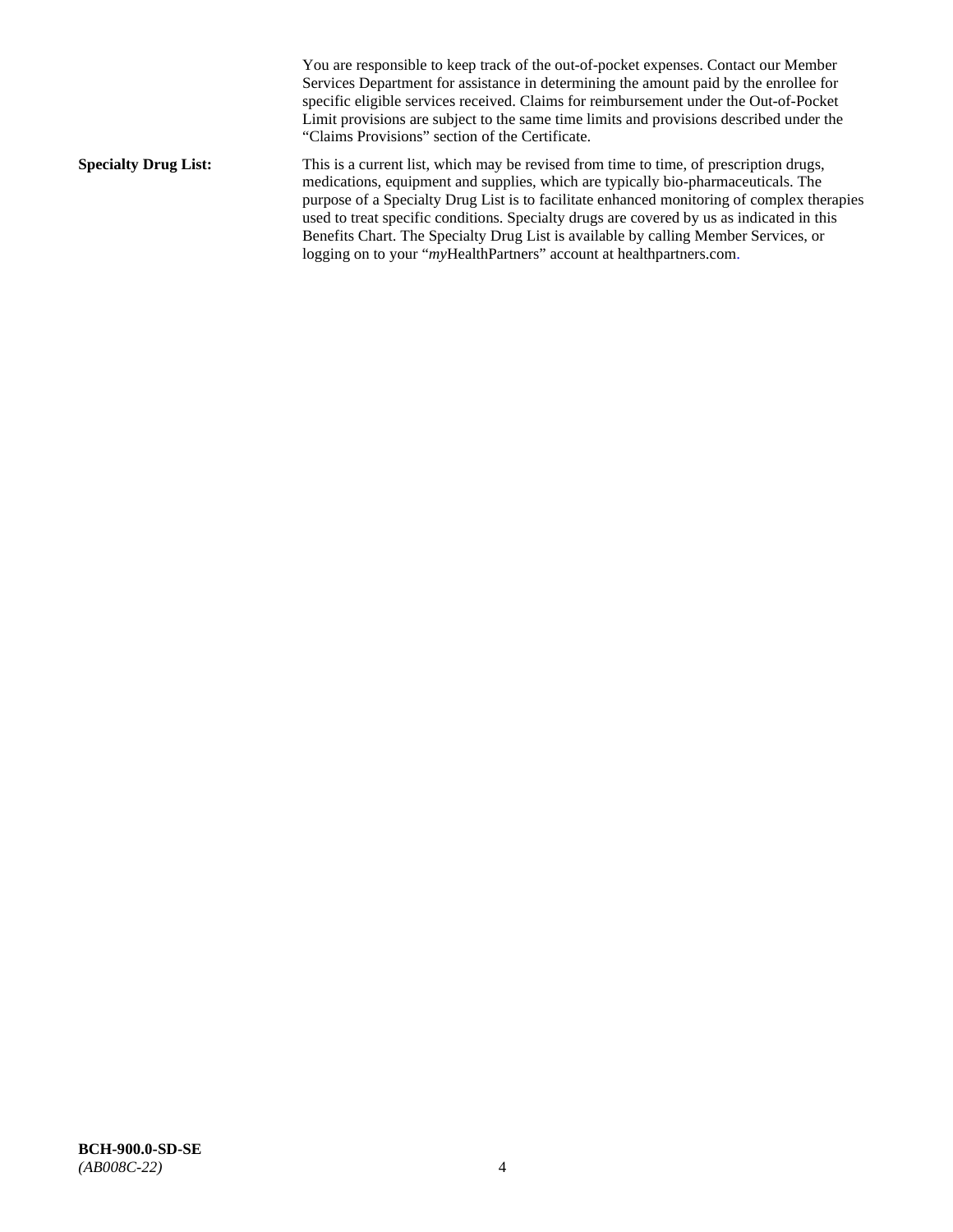### **DEDUCTIBLES, OUT-OF-POCKET LIMITS AND LIFETIME MAXIMUMS**

#### **Individual Calendar Year Deductible (applies to an employee enrolled for single coverage)**

| <b>Network Benefits</b> | <b>Non-Network Benefits</b> |
|-------------------------|-----------------------------|
| \$2,500                 | \$10,000                    |

### **Family Calendar Year Deductible (applies to an employee and dependents enrolled for family coverage)**

| <b>Network Benefits</b> | <b>Non-Network Benefits</b> |
|-------------------------|-----------------------------|
| \$5,000                 | \$20,000                    |

Separate deductibles must be satisfied under the Network Benefits and Non-Network Benefits.

Any amounts paid or reimbursed by a third party, including but not limited to: point of service rebates, manufacturer coupons, manufacturer debit cards or other forms of direct reimbursement to an insured for a product or service, will not apply toward the deductible, to the extent permitted under state and federal law.

#### **Individual Calendar Year Out-of-Pocket Limit (Applies to an Employee Enrolled for Single Coverage)**

| <b>Network Benefits</b> | <b>Non-Network Benefits</b> |
|-------------------------|-----------------------------|
| \$2,800                 | \$30,000                    |

#### **Family Calendar Year Out-of-Pocket Limit (applies to an employee and dependents enrolled for family coverage)**

| <b>Network Benefits</b> | <b>Non-Network Benefits</b> |
|-------------------------|-----------------------------|
| \$5,600                 | \$60,000                    |

Separate Out-of-Pocket Limits must be satisfied under Network Benefits and Non-Network Benefits.

Non-Network Benefits above the usual and customary charge will not apply toward the individual or family Out-of-Pocket Limit.

Non-Network Benefits for transplant surgery and bariatric surgery do not apply to the Out-of-Pocket Limit.

Any amounts paid or reimbursed by a third party, including, but not limited to: point of service rebates, manufacturer coupons, manufacturer debit cards or other forms of direct reimbursement to an Insured for a product or service, will not apply as an outof-pocket expense, to the extent permitted under state and federal law.

### **Lifetime Maximum Benefit for Bariatric Surgery**

| <b>Network Benefits</b> | <b>Non-Network Benefits</b> |
|-------------------------|-----------------------------|
| Unlimited.              | \$5,000                     |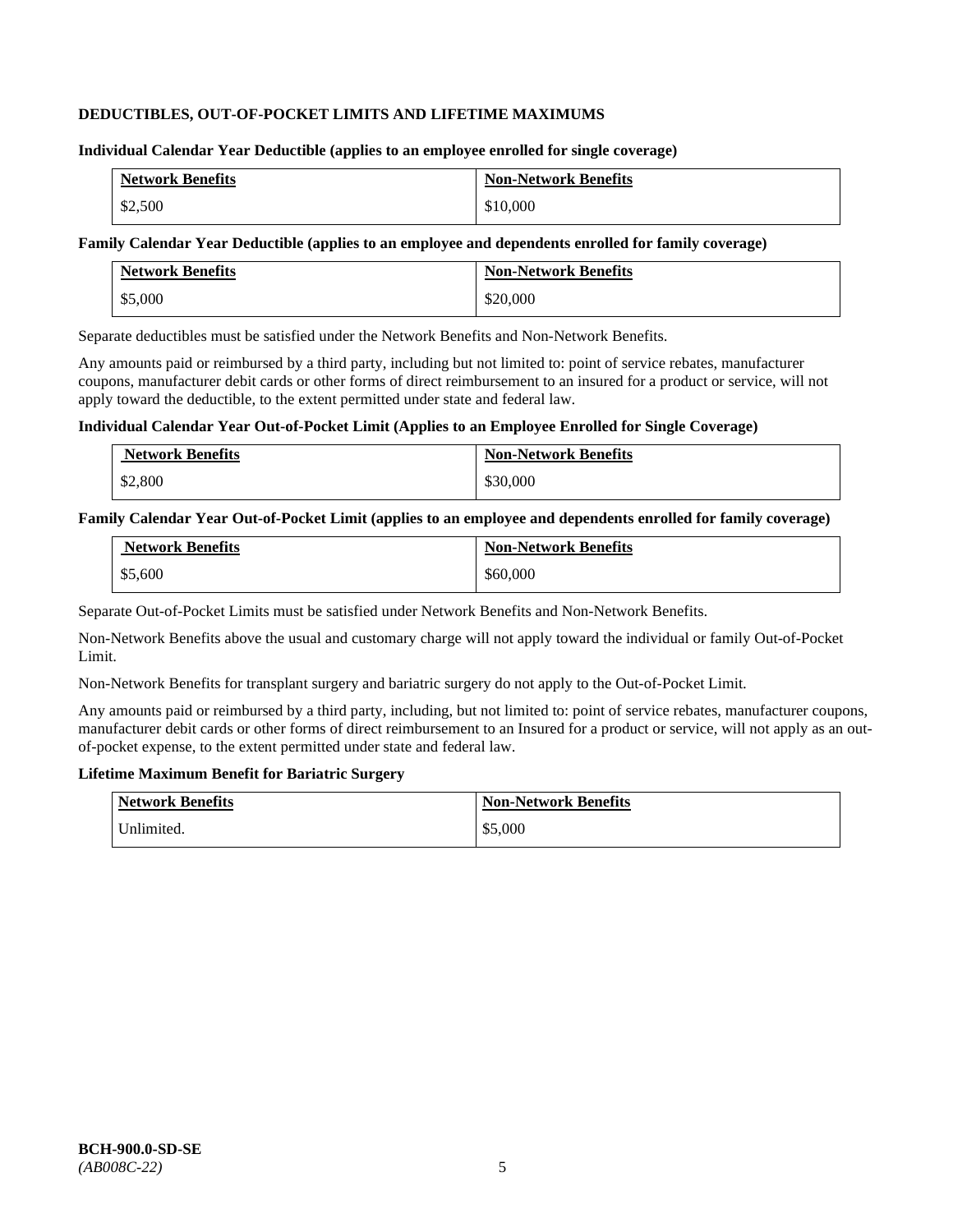# **AMBULANCE AND MEDICAL TRANSPORTATION**

#### **Covered Services:**

We cover ambulance and medical transportation for medical emergencies. We also cover medically necessary, non-emergency medical transportation if it meets our medical coverage criteria. Covered services and supplies are based on established medical policies, which are subject to periodic review and modification by the medical or dental directors. These medical policies (medical coverage criteria) and applicable prior authorization requirements are available by calling Member Services, or logging on to your "*my*HealthPartners" account at [healthpartners.com.](http://healthpartners.com/)

| <b>Network Benefits</b>       | <b>Non-Network Benefits</b> |
|-------------------------------|-----------------------------|
| 100% of the charges incurred. | See Network Benefits.       |

### **Not Covered:**

• See "Services Not Covered" in the Certificate.

### **AUTISM SERVICES**

### **Covered Services:**

We cover Applied Behavioral Analysis (ABA) and Intensive Early Intervention Behavioral Therapy (IEIBT) for treatment of autism spectrum disorders for children under age 18. We have the right to review the treatment that an Insured is receiving not more than once every three months, without a contract stipulating that a more frequent review is necessary.

A person who performs ABA must:

- be licensed by the South Dakota Board of Medical and Osteopathic Examiners or the Board of Examiners of Psychologists and have documented training and competence in applied behavior analysis; or
- be licensed by the South Dakota Board of Social Workers as a licensed behavior analyst.

Physical therapy, occupational therapy and speech therapy are covered under the "Physical Therapy, Occupational Therapy and Speech Therapy" section. Medications are covered under the "Prescription Drug Services" section. Covered services are based on established medical policies, which are subject to periodic review and modification by the medical directors. These medical policies (medical coverage criteria) are available online at [healthpartners.com](http://healthpartners.com/) or by calling Member Services.

Coverage for applied behavior analysis will provide an annual maximum benefit for Network and Non-Network Benefits combined, that may not be less than:

- Through age 6**:** 1,300 hours per calendar year
- Age 7 through age 13**:** 900 hours per calendar year
- Age 14 through age 18**:** 450 hours per calendar year

| <b>Network Benefits</b>       | <b>Non-Network Benefits</b>  |
|-------------------------------|------------------------------|
| 100% of the charges incurred. | 50% of the charges incurred. |

#### **Not Covered:**

• See "Services Not Covered" in the Certificate.

# **BEHAVIORAL HEALTH SERVICES**

#### **Covered Services:**

Covered services are based on established medical policies, which are subject to periodic review and modification by the medical directors. These medical policies (medical coverage criteria) are available by calling Member Services, or logging on to your "*my*HealthPartners" account at [healthpartners.com.](http://healthpartners.com/)

#### **Mental Health Services**

We cover services for mental health diagnoses as described in the Diagnostic and Statistical Manual of Mental Disorders – Fifth Edition (DSM-5) (most recent edition).

**BCH-900.0-SD-SE**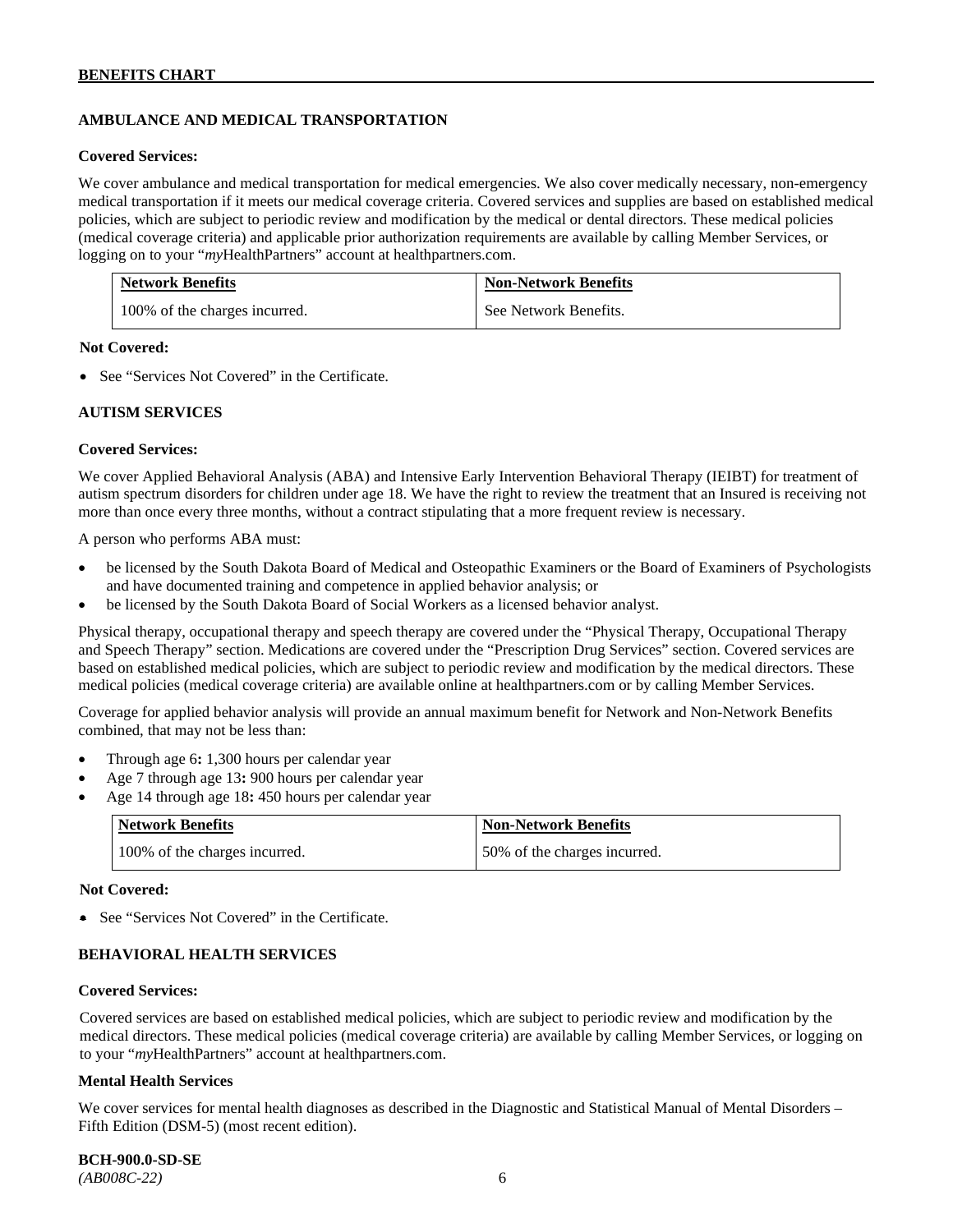**Outpatient services including intensive outpatient and day treatment services:** We cover medically necessary outpatient professional mental health services for evaluation, crisis intervention, and treatment of mental health disorders.

A comprehensive diagnostic assessment will be used as the basis for a determination by a mental health professional, concerning the appropriate treatment and the extent of services required.

Outpatient services we cover for a diagnosed mental health condition include the following:

- Individual, group, family, and multi-family therapy;
- Medication management provided by a physician, certified nurse practitioner, or physician's assistant;
- Psychological testing services for the purposes of determining the differential diagnoses and treatment planning for patients currently receiving behavioral health services;
- Day treatment and intensive outpatient services in a licensed program;
- Partial hospitalization services in a licensed hospital or community mental health center;
- Psychotherapy and nursing services provided in the home if authorized by us; and
- Treatment for gender dysphoria.

| <b>Network Benefits</b>       | <b>Non-Network Benefits</b>  |
|-------------------------------|------------------------------|
| 100% of the charges incurred. | 50% of the charges incurred. |

#### **Group therapy**

| <b>Network Benefits</b>       | <b>Non-Network Benefits</b>  |
|-------------------------------|------------------------------|
| 100% of the charges incurred. | 50% of the charges incurred. |

**Inpatient services, including mental health residential treatment services:** We cover the following:

- Medically necessary inpatient services in a hospital and professional services for treatment of mental health disorders. Medical stabilization is covered under inpatient hospital services in the "Hospital and Skilled Nursing Facility Services" section; and
- Medically necessary mental health residential treatment services. This care must be authorized by us and provided by a hospital or residential behavioral health treatment facility licensed by the local state or Department of Health and Human Services. Services not covered under this benefit include halfway houses, group homes, extended care facilities, shelter services, correctional services, detention services, transitional services, group residential services, foster care services and wilderness programs.

| <b>Network Benefits</b>       | <b>Non-Network Benefits</b>  |
|-------------------------------|------------------------------|
| 100% of the charges incurred. | 50% of the charges incurred. |

#### **Substance use disorder (SUD) services**

We cover medically necessary services for assessments by a licensed alcohol and drug counselor and treatment of substance use disorders as defined in the latest edition of the DSM-5.

**Outpatient services, including intensive outpatient and day treatment services:** We cover medically necessary outpatient professional services for the diagnosis and treatment of substance use disorder. Substance use disorder treatment services must be provided by a program licensed by the local Department of Health and Human Services.

Outpatient services we cover for a diagnosed substance use disorder include the following:

- Individual, group, family, and multi-family therapy provided in an office setting;
- Opiate replacement therapy including methadone and buprenorphine treatment; and
- Day treatment and intensive outpatient services in a licensed program.

| <b>Network Benefits</b>       | <b>Non-Network Benefits</b>  |
|-------------------------------|------------------------------|
| 100% of the charges incurred. | 50% of the charges incurred. |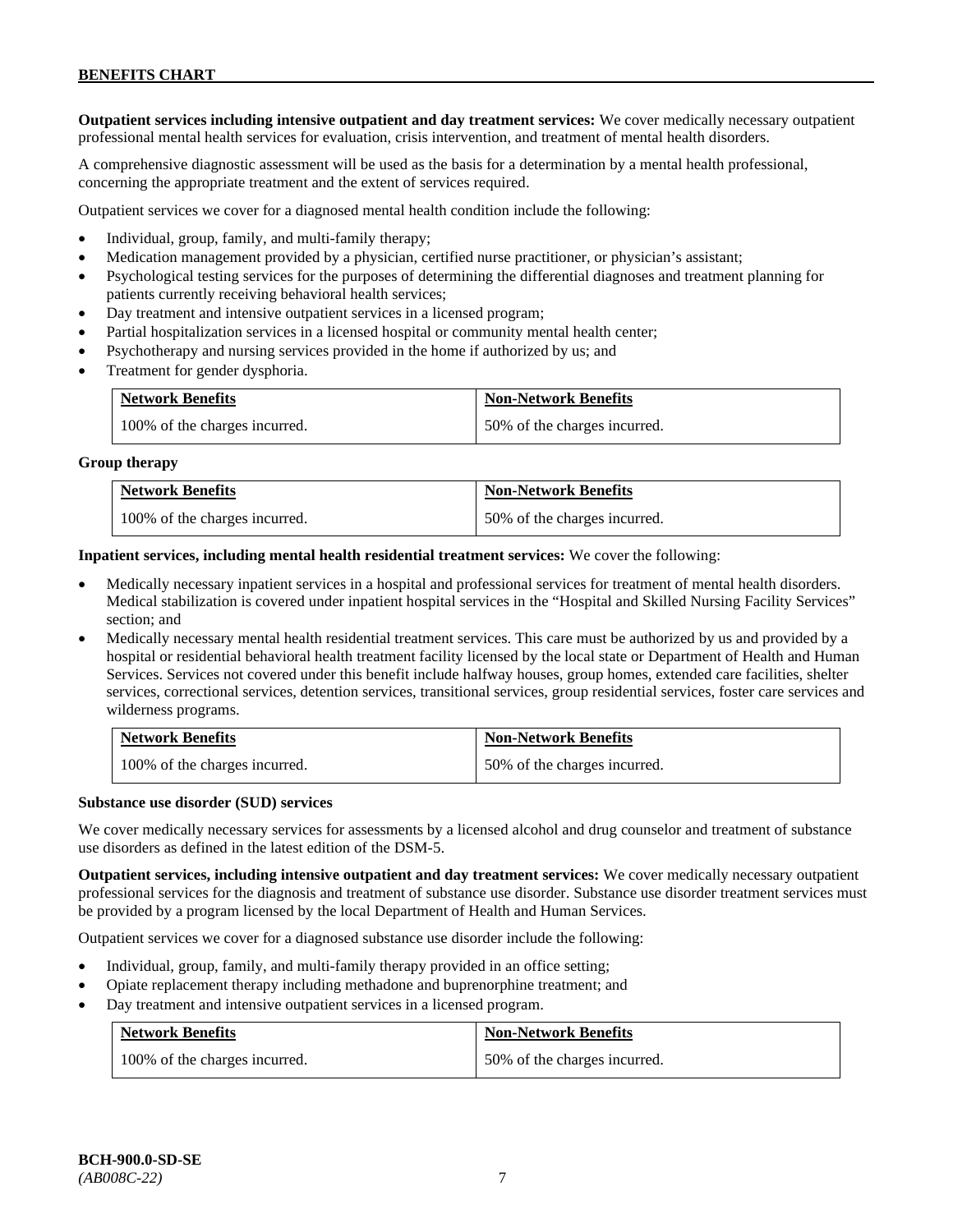**Inpatient services:** We cover the following:

- Medically necessary inpatient services in hospitals and residential primary treatment facilities approved by the State of South Dakota which are carrying out an approved program pursuant to the diagnosis and recommendation of a doctor;
- Services provided in a hospital that is licensed by the local state and accredited by Medicare; and
- Detoxification services in a hospital or community detoxification facility if it is licensed by the State of South Dakota as an approved inpatient alcoholism treatment facility.

| <b>Network Benefits</b>       | <b>Non-Network Benefits</b>  |
|-------------------------------|------------------------------|
| 100% of the charges incurred. | 50% of the charges incurred. |

### **Not Covered:**

See "Services Not Covered" in the Group Certificate.

# **CHIROPRACTIC SERVICES**

### **Covered Services:**

We cover chiropractic services for rehabilitative care. Chiropractic services are adjustments to any abnormal articulations of the human body, especially those of the spinal column, for the purpose of giving freedom of action to impinged nerves that may cause pain or deranged function.

Massage therapy which is performed in conjunction with other treatment/modalities by a chiropractor, is part of a prescribed treatment plan and is not billed separately is covered.

| <b>Network Benefits</b>       | <b>Non-Network Benefits</b>  |
|-------------------------------|------------------------------|
| 100% of the charges incurred. | 50% of the charges incurred. |

### **Not Covered:**

- Massage therapy for the purpose of comfort or convenience of the Insured.
- See "Services Not Covered" in the Certificate.

### **CLINICAL TRIALS**

### **Covered Services:**

We cover certain routine services if you participate in a Phase I, Phase II, Phase III or Phase IV clinical trial that is conducted in relation to the prevention, detection, or treatment of cancer or other life-threatening disease or condition as defined in the Affordable Care Act. We cover routine patient costs for services that would be eligible under this Benefits Chart if the service were provided outside of a clinical trial.

| <b>Network Benefits</b>                              | <b>Non-Network Benefits</b>                          |
|------------------------------------------------------|------------------------------------------------------|
| Coverage level is same as corresponding Network      | Coverage level is same as corresponding Non-Network  |
| Benefits, depending on type of service provided such | Benefits, depending on type of service provided such |
| as Office Visits for Illness or Injury, Inpatient or | as Office Visits for Illness or Injury, Inpatient or |
| <b>Outpatient Hospital Services.</b>                 | Outpatient Hospital Services.                        |

### **Not Covered:**

- The investigative item, device or service itself.
- Items or services that are provided solely to satisfy data collection and analysis needs and that are not used in the direct clinical management of the patient.
- A service that is clearly inconsistent with widely accepted and established standards of care for a particular diagnosis.
- See "Services Not Covered" in the Certificate.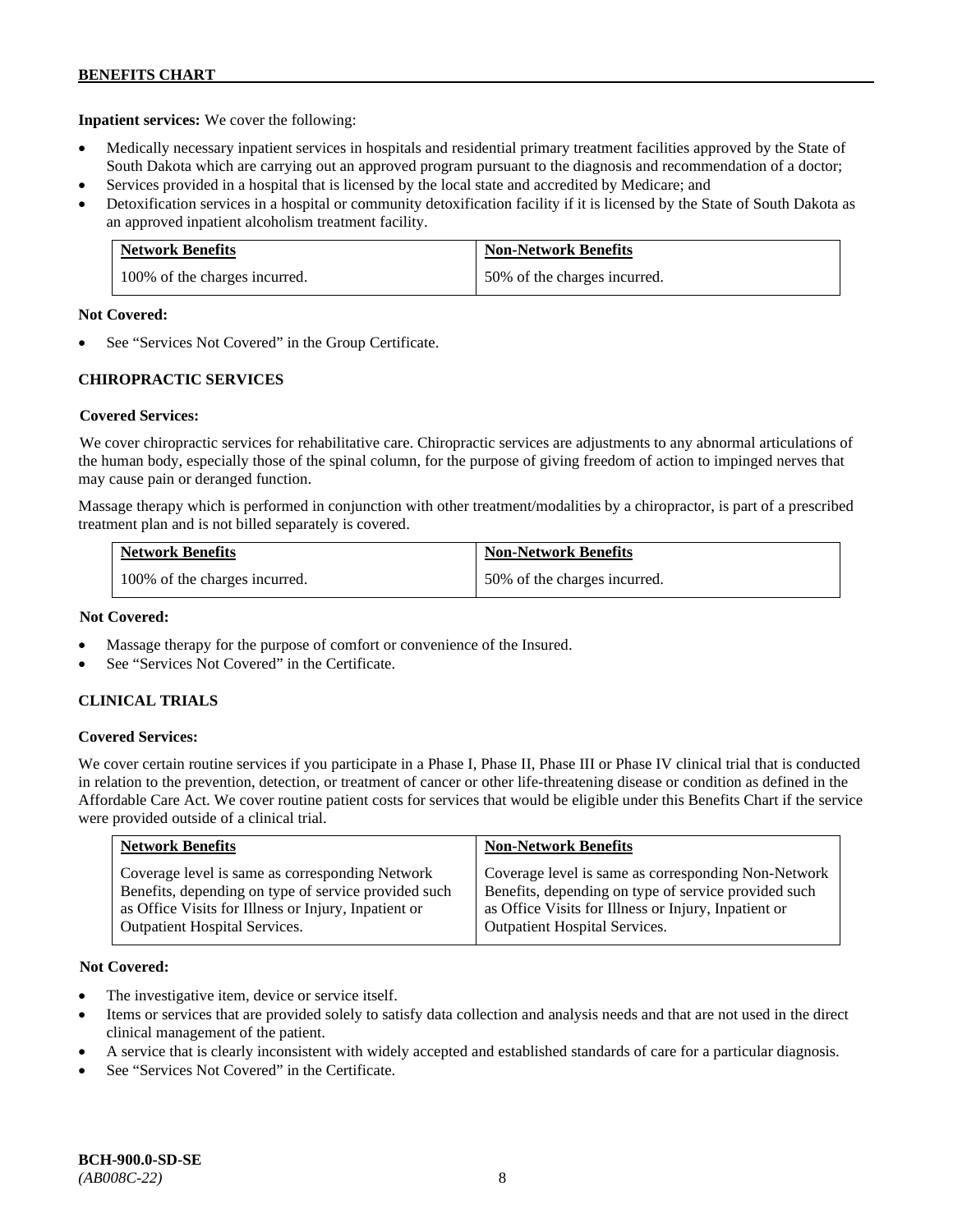# **DENTAL SERVICES**

#### **Covered Services:**

We cover services described below.

**Accidental dental services:** We cover dentally necessary services to treat and restore damage to teeth as a result of an accidental injury. Coverage is for damage caused by external trauma to face and mouth only, not for cracked or broken teeth which result from biting or chewing. We cover restorations, root canals, crowns and replacement of teeth lost that are directly related to the accident in which the Insured was involved. We cover initial exams, x-rays, and palliative treatment including extractions, and other oral surgical procedures directly related to the accident. Subsequent treatment must be initiated within the specified time-frame and must be directly related to the accident.

Full mouth rehabilitation to correct occlusion (bite) and malocclusion (misaligned teeth not due to the accident) are not covered.

When an implant-supported dental prosthetic treatment is pursued, the accidental dental benefit will be applied to the prosthetic procedure. Benefits are limited to the amount that would be paid toward the placement of a removable dental prosthetic appliance that could be used in the absence of implant treatment. Care must be provided or pre-authorized by a HealthPartners dentist.

| <b>Network Benefits</b>       | <b>Non-Network Benefits</b>  |
|-------------------------------|------------------------------|
| 100% of the charges incurred. | 50% of the charges incurred. |

For all accidental dental services, treatment and/or restoration must be initiated within six months of the date of the injury. Coverage is limited to the initial course of treatment and/or initial restoration. Services must be provided within twentyfour months of the date of injury to be covered.

### **Medical referral dental services**

**Medically necessary outpatient dental services:** We cover medically necessary outpatient dental services. Coverage is limited to dental services required for treatment of an underlying medical condition, e.g., removal of teeth to complete radiation treatment for cancer of the jaw, cysts and lesions.

| <b>Network Benefits</b>       | <b>Non-Network Benefits</b>  |
|-------------------------------|------------------------------|
| 100% of the charges incurred. | 50% of the charges incurred. |

**Medically necessary hospitalization and anesthesia for dental care:** We cover medically necessary hospitalization and anesthesia for dental care. This is limited to charges incurred by an Insured who: (1) is a child under age 14, or (2) is severely disabled or otherwise suffers from a developmental disability as determined by a licensed physician which places that person under at serious risk. The requirement of a hospital setting must be due to an Insured's underlying medical condition. Coverage is limited to facility and anesthesia charges. Anesthesia is covered in a hospital or a dental office. Oral surgeon/dentist professional fees are not covered. Hospitalization required due to the behavior of the Insured or due to the extent of the dental procedure is not covered.

| <b>Network Benefits</b>       | <b>Non-Network Benefits</b> |
|-------------------------------|-----------------------------|
| 100% of the charges incurred. | 50% of the charges incurred |

**Medical complications of dental care:** We cover medical complications of dental care. Treatment must be medically necessary care and related to medical complications of non-covered dental care, including complications of the head, neck, or substructures.

| <b>Network Benefits</b>       | <b>Non-Network Benefits</b>  |
|-------------------------------|------------------------------|
| 100% of the charges incurred. | 50% of the charges incurred. |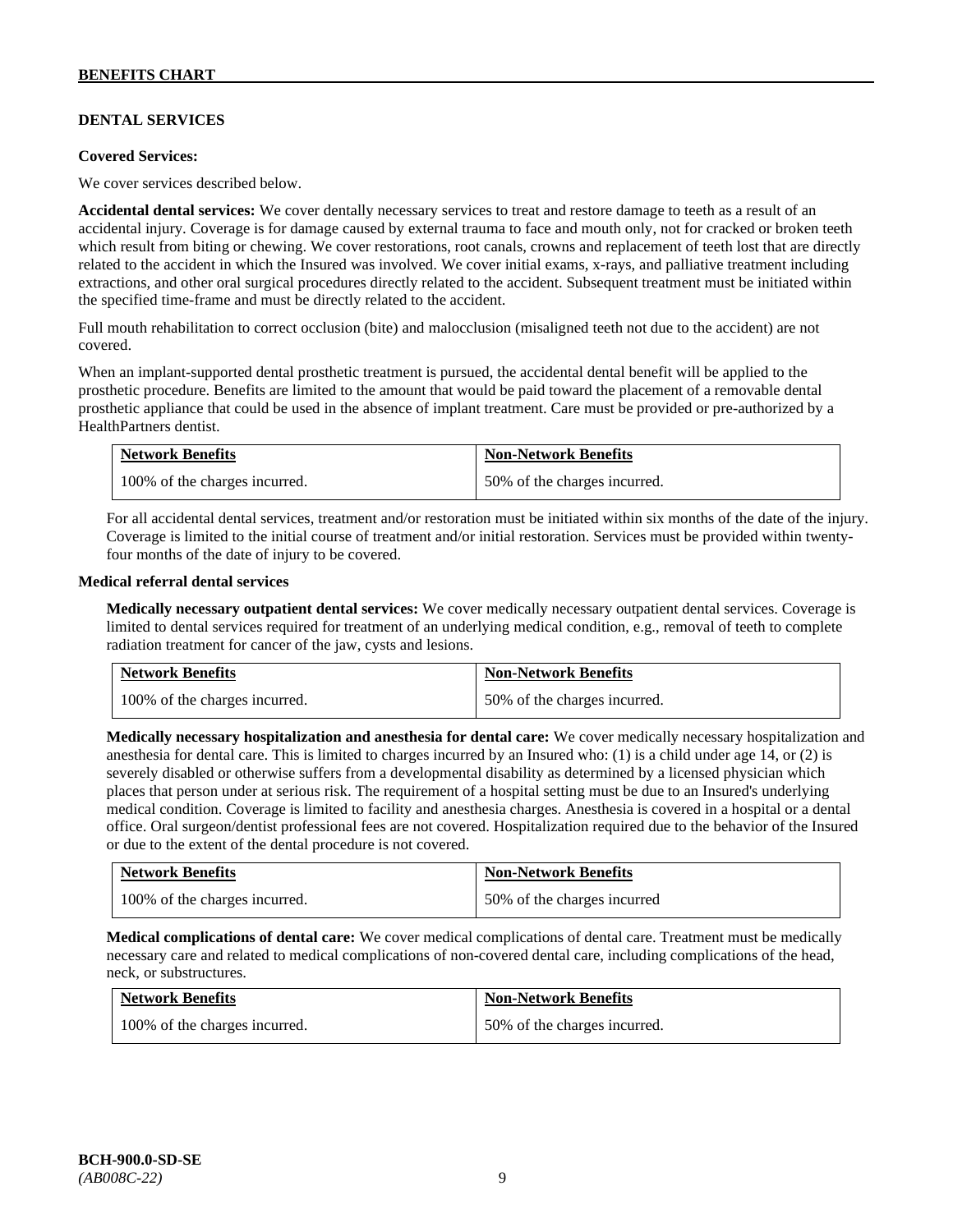**Oral surgery:** We cover oral surgery. Coverage is limited to treatment of medical conditions requiring oral surgery, such as treatment of oral neoplasm, non-dental cysts, fracture of the jaws, trauma of the mouth and jaws, and any other oral surgery procedures provided as medically necessary dental services.

| <b>Network Benefits</b>       | <b>Non-Network Benefits</b>  |
|-------------------------------|------------------------------|
| 100% of the charges incurred. | 50% of the charges incurred. |

**Treatment of cleft lip and cleft palate of a dependent child:** We cover treatment of cleft lip and cleft palate of a dependent child, to the limiting age in the definition of an "Eligible Dependent", including orthodontic treatment and oral surgery directly related to the cleft. Benefits for individuals age 26 up to the limiting age for coverage of the dependent are limited to inpatient or outpatient expenses arising from medical and dental treatment that was scheduled or initiated prior to the dependent turning age 19. Dental services which are not required for the treatment of cleft lip or cleft palate are not covered. If a dependent child covered under the Certificate and Benefits Chart is also covered under a dental plan which includes orthodontic services, that dental plan shall be considered primary for the necessary orthodontic services. Oral appliances are subject to the same copayment, conditions and limitations as durable medical equipment.

| <b>Network Benefits</b>       | <b>Non-Network Benefits</b>  |
|-------------------------------|------------------------------|
| 100% of the charges incurred. | 50% of the charges incurred. |

**Treatment of temporomandibular disorder (TMD) and craniomandibular disorder (CMD):** We cover surgical and nonsurgical treatment of temporomandibular disorder (TMD) and craniomandibular disorder (CMD), which is medically necessary care. Dental services which are not required to directly treat TMD or CMD are not covered.

| <b>Network Benefits</b>       | <b>Non-Network Benefits</b>  |
|-------------------------------|------------------------------|
| 100% of the charges incurred. | 50% of the charges incurred. |

### **Not Covered:**

- Dental treatment, procedures or services not listed in this Benefits Chart.
- Accident related dental services if treatment is: (1) initiated beyond six months from the date of the injury; (2) received beyond the initial treatment or restoration; or (3) received beyond twenty-four months from the date of injury.
- Oral surgery to remove wisdom teeth, except as stated in the Pediatric Dental amendment.
- Orthognathic treatment or procedures and all related services.
- See "Services Not Covered" in the Certificate.

# **DIABETES AND HYPERTENSION DISEASE MANAGEMENT PROGRAM**

### **Covered Services:**

- If you meet criteria for coverage, you may qualify for the Diabetes and/or Hypertension Disease Management Program.
- The program covers group health coaching which focuses on weight loss, exercise, behavior modification and health education through Omada Health.

| <b>Network Benefits</b>                                     | <b>Non-Network Benefits</b> |
|-------------------------------------------------------------|-----------------------------|
| 100% of the charges incurred.<br>Deductible does not apply. | Not applicable.             |

#### **Not Covered:**

See "Services Not Covered" in the Certificate.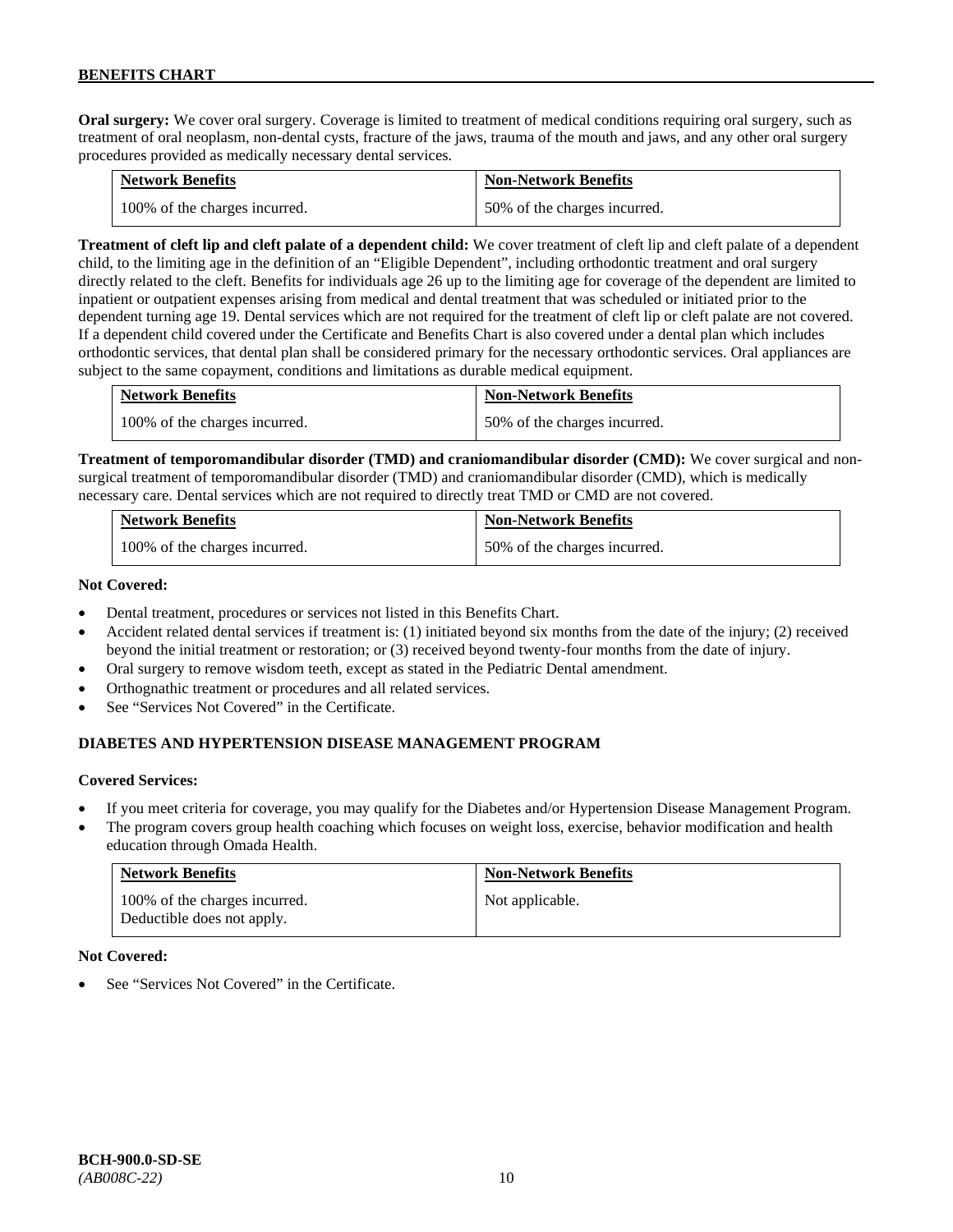# **DIABETIC EQUIPMENT AND SUPPLIES**

### **Covered Services:**

We cover physician prescribed medically appropriate and necessary drugs and supplies used in the management and treatment of diabetes for insureds with gestational, Type I or Type II diabetes including durable diabetic equipment, measurement and administration aids, and disposable supplies, as described below. Certain items are only covered if your condition meets our coverage criteria and obtained through an authorized vendor. For more information on what we cover and any prior authorization requirements, call Member Services or log on to your "myHealthPartners" account at [healthpartners.com.](http://www.healthpartners.com/)

Insulin and medications for diabetes, including prescribed oral agents for controlling blood sugars and glucagon kits are covered as outpatient drugs under the "Prescription Drug Services" section.

**Pumps and pump supplies.** These include diabetic insulin pumps, diabetic infusion pumps and infusion pump supplies such as infusion sets, tubing, connectors and syringe reservoirs.

Covered insulin pumps that are not available from a DME vendor and only available through a retail pharmacy will be covered as described below. All other insulin pumps, infusion pumps and supplies must be obtained through an authorized durable medical equipment provider and cannot be obtained at a pharmacy.

| <b>Network Benefits</b>                                                                 | <b>Non-Network Benefits</b>  |
|-----------------------------------------------------------------------------------------|------------------------------|
| Pumps received at a pharmacy:<br>100% of the charges incurred.                          | 50% of the charges incurred. |
| Pumps received from a non-pharmacy approved<br>vendor:<br>100% of the charges incurred. |                              |

#### **All other durable equipment and diabetic supplies**

Durable Diabetic Equipment and Supplies. These include continuous glucose monitoring system (CGMS), transmitter, sensors and receivers, diabetic blood glucose monitors and control/calibrating solutions (for checking accuracy or testing equipment and test strips).

Disposable Diabetic Supplies. These are one-time use supplies, including syringes, lancets, lancet devices, blood and urine ketone test strips, and needles.

Certain diabetic supplies and equipment must be purchased at a pharmacy.

| <b>Network Benefits</b>                                                                                               | <b>Non-Network Benefits</b>  |
|-----------------------------------------------------------------------------------------------------------------------|------------------------------|
| If received through a pharmacy:<br>100% of the charges incurred.                                                      | 50% of the charges incurred. |
| If received through a non-pharmacy provider:<br>100% of the charges incurred if purchased from an<br>approved vendor. |                              |

#### **Limitations:**

- No more than a 93-day supply of diabetic supplies is covered and dispensed at a time.
- We require that certain diabetic supplies and equipment be purchased at a pharmacy.
- Diabetic supplies and equipment are limited to certain models and brands.
- Durable medical equipment and supplies must be obtained from or repaired by approved vendors.
- Covered services and supplies are based on established medical policies which are subject to periodic review and modification by the medical directors. Our coverage policy for diabetic supplies includes information on our required models and brands. These medical policies (medical coverage criteria) are available by calling Member Services, or logging on to your "myHealthPartners" account at [healthpartners.com.](http://www.healthpartners.com/)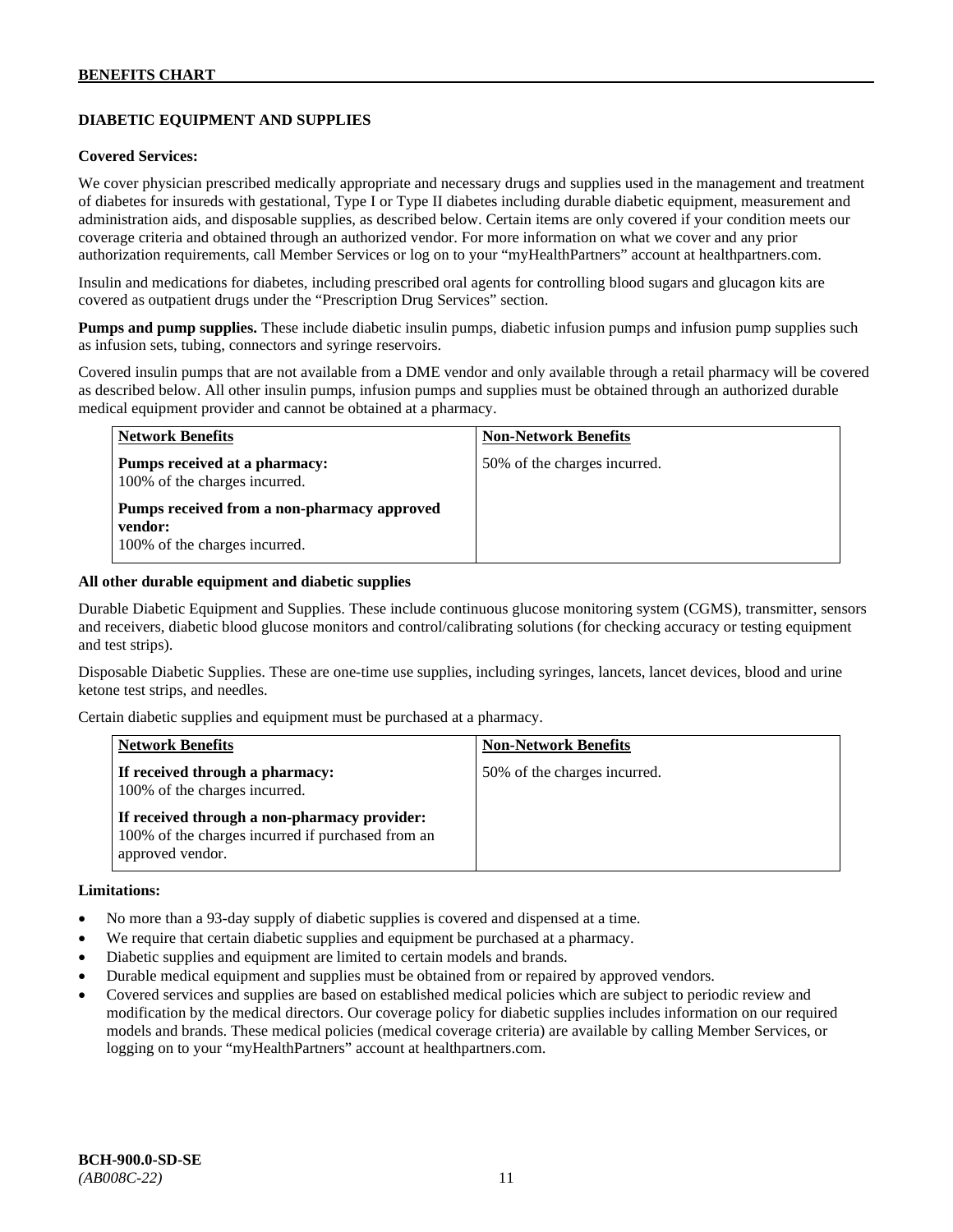### **Not Covered:**

- Replacement or repair of any covered items, if the items are (i) damaged or destroyed by misuse, abuse or carelessness, (ii) lost; or (iii) stolen.
- Duplicate or similar items.
- Labor and related charges for repair of any covered items which are more than the cost of replacement by an approved vendor.
- Batteries for monitors and equipment.
- Sales tax, mailing, delivery charges, service call charges.
- See "Services Not Covered" in the Certificate.

# **DIAGNOSTIC IMAGING SERVICES**

### **Covered Services:**

We cover diagnostic imaging, when ordered by a provider and provided in a clinic or outpatient hospital facility.

We cover services provided in a clinic or outpatient hospital facility. To see the benefit level for inpatient hospital or skilled nursing facility services, see benefits under Inpatient Hospital and Skilled Nursing Facility Services.

### **Outpatient magnetic resonance imaging (MRI) and computed tomography (CT)**

| <b>Network Benefits</b>       | <b>Non-Network Benefits</b>  |
|-------------------------------|------------------------------|
| 100% of the charges incurred. | 50% of the charges incurred. |

### **All other outpatient diagnostic imaging services**

| <b>Network Benefits</b>       | <b>Non-Network Benefits</b>  |
|-------------------------------|------------------------------|
| 100% of the charges incurred. | 50% of the charges incurred. |

### **Preventive services (MRI/CT procedures are not considered preventive)**

Diagnostic imaging services associated with preventive services are covered at the benefit level shown in the "Preventive Services" section of this Benefits Chart.

### **Not Covered:**

See "Services Not Covered" in the Certificate.

# **DURABLE MEDICAL EQUIPMENT, PROSTHETICS, ORTHOTICS AND SUPPLIES**

### **Covered Services:**

We cover equipment, supplies and services, as described below. Certain items are only covered if your condition meets our coverage criteria. For more information on what we cover and any prior authorization requirements, call Member Services or log on to your "*my*HealthPartners" account at [healthpartners.com.](http://healthpartners.com/)

- Durable medical equipment, such as wheelchairs, ventilators, oxygen, oxygen equipment, continuous positive airway pressure (CPAP) devices, hospital beds, and related services.
- Prosthetics, including breast prostheses, artificial limbs and artificial eyes, and related supplies.
- Orthotics.
- Medical supplies, including splints, surgical stockings, casts and dressings.
- Enteral feedings.
- Special dietary treatment for Phenylketonuria (PKU) and oral amino acid based elemental formula if it meets our medical coverage criteria.

Diabetic equipment and supplies are covered under the "Diabetic Equipment and Supplies" section.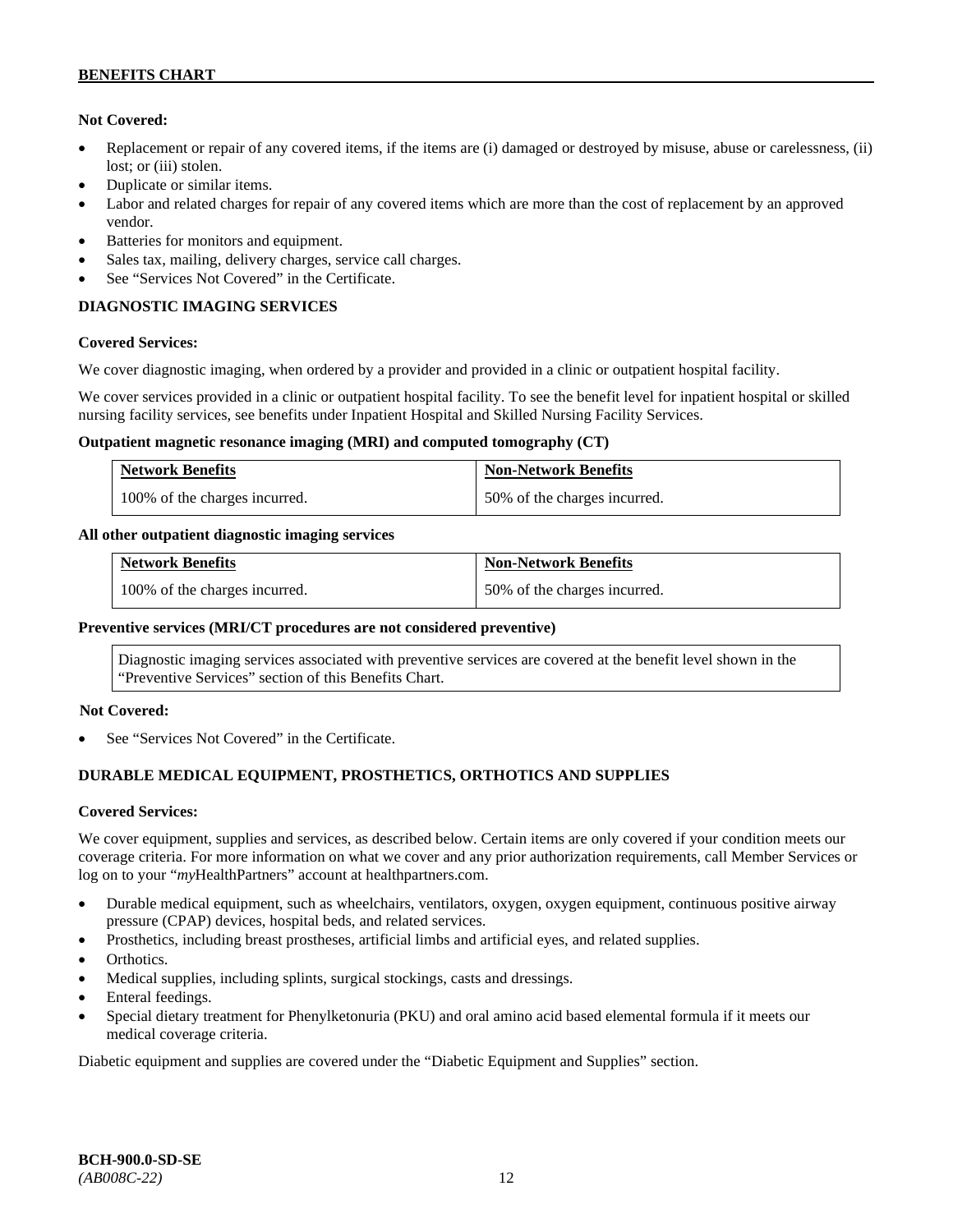### **Special dietary treatment for phenylketonuria (PKU) if it meets our medical coverage criteria**

We cover testing, diagnosis and treatment of phenylketonuria including dietary management, formulas, case management, intake and screening, assessment, comprehensive care planning and service referral.

| <b>Network Benefits</b>       | <b>Non-Network Benefits</b>  |
|-------------------------------|------------------------------|
| 100% of the charges incurred. | 50% of the charges incurred. |

### **Oral amino acid based elemental formula if it meets our medical coverage criteria**

| <b>Network Benefits</b>       | <b>Non-Network Benefits</b>  |
|-------------------------------|------------------------------|
| 100% of the charges incurred. | 50% of the charges incurred. |

### **All other durable medical equipment, prosthetics, orthotics and supplies**

| <b>Network Benefits</b>       | <b>Non-Network Benefits</b>  |
|-------------------------------|------------------------------|
| 100% of the charges incurred. | 50% of the charges incurred. |

### **Limitations:**

Coverage of durable medical equipment is limited by the following.

Payment will not exceed the cost of an alternate piece of equipment or service that is effective and medically necessary.

- For prosthetic benefits, other than oral appliances for cleft lip and cleft palate, payment will not exceed the cost of an alternate piece of equipment or service that is effective, medically necessary and enables Insureds to conduct standard activities of daily living.
- We reserve the right to determine if an item will be approved for rental vs. purchase.
- Durable medical equipment and supplies must be obtained from or repaired by approved vendors.
- Covered services and supplies are based on established medical policies which are subject to periodic review and modification by the medical or dental directors. Our coverage policy for diabetic supplies includes information on our required models and brands. These medical policies (medical coverage criteria) are available by calling Member Services, or logging on to your "*my*HealthPartners" account at [healthpartners.com.](http://www.healthpartners.com/)

### **Not Covered:**

Items which are not eligible for coverage include, but are not limited to:

- Replacement or repair of any covered items, if the items are (i) damaged or destroyed by misuse, abuse or carelessness, (ii) lost; or (iii) stolen.
- Duplicate or similar items.
- Labor and related charges for repair of any covered items which are more than the cost of replacement by an approved vendor.
- Sales tax, mailing, delivery charges, service call charges.
- Items which are primarily educational in nature or for hygiene, vocation, comfort, convenience or recreation.
- Communication aids or devices: equipment to create, replace or augment communication abilities including, but not limited to, speech processors, receivers, communication boards, or computer or electronic assisted communication.
- Hearing aids (implantable and external, including osseointegrated or bone anchored) and their fitting. This exclusion does not apply to cochlear implants.
- Eyeglasses, contact lenses and their fitting, measurement and adjustment, except as specifically described in this Benefits Chart.
- Hair prostheses (wigs).
- Household equipment which primarily has customary uses other than medical, such as, but not limited to, exercise cycles, air purifiers, central or unit air conditioners, water purifiers, non-allergenic pillows, mattresses or waterbeds.
- Household fixtures including, but not limited to, escalators or elevators, ramps, swimming pools and saunas.
- Modifications to the structure of the home including, but not limited to, its wiring, plumbing or charges for installation of equipment.
- Vehicle, car or van modifications including, but not limited to, hand brakes, hydraulic lifts and car carrier.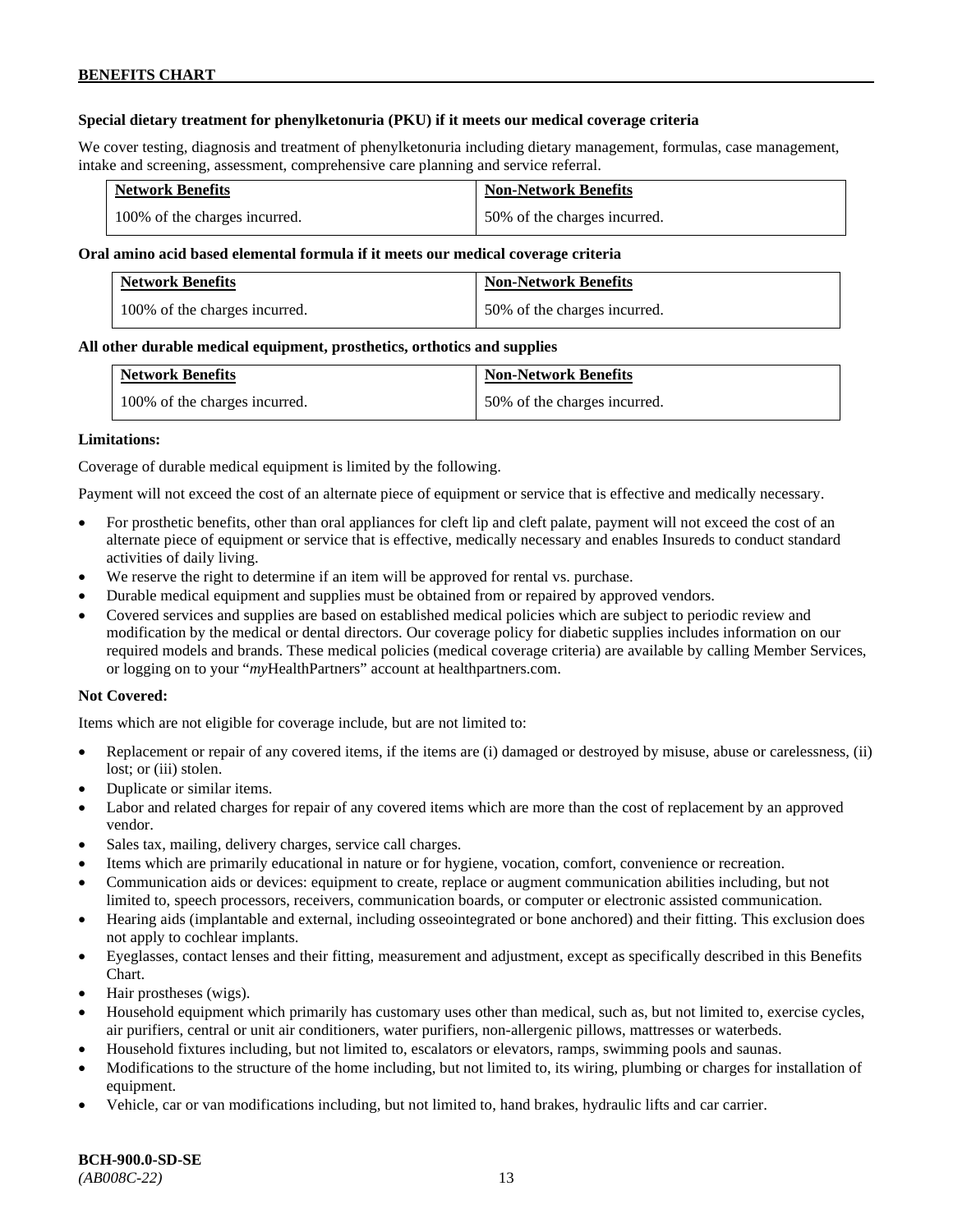- Rental equipment while owned equipment is being repaired by non-contracted vendors, beyond one month rental of medically necessary equipment.
- Other equipment and supplies, including, but not limited to, assistive devices, that we determine are not eligible for coverage.
- See "Services Not Covered" in the Certificate.

# **EMERGENCY AND URGENTLY NEEDED CARE SERVICES**

### **Covered Services:**

We cover services for emergency care and urgently needed care if the services are otherwise eligible for coverage under this Benefits Chart.

**Urgently needed care.** These are services to treat an unforeseen illness or injury:

- that are required in order to prevent a serious deterioration in your health; and
- that cannot be delayed until the next available clinic or office hours.

### **Urgently needed care at clinics**

| <b>Network Benefits</b>       | <b>Non-Network Benefits</b> |
|-------------------------------|-----------------------------|
| 100% of the charges incurred. | See Network Benefits.       |

**Emergency care.** These are services to treat:

- the sudden, unexpected onset of illness or injury which, if left untreated or unattended until the next available clinic or office hours, would result in hospitalization; or
- a condition requiring professional health services immediately necessary to preserve life or stabilize health.

Emergency care includes emergency services as defined in Division BB, Title I, Section 102 of the Consolidated Appropriations Act of 2021.

Emergency care also includes an immediate response service available on a 24-hour, seven-day-a-week basis for each child, or person, having a psychiatric crisis, a mental health crisis, or a mental health emergency.

When reviewing claims for coverage of emergency services, our medical director will take into consideration: (1) a reasonable layperson's belief that the circumstances required immediate medical care that could not wait until the next working day or next available clinic appointment; (2) the time of day and day of the week the care was provided; and (3) the presenting symptoms including, but not limited to, severe pain, to ensure that the decision to reimburse the emergency care is not made solely on the basis of the actual diagnosis.

### **Emergency care in a hospital emergency room, including professional services of a physician**

| <b>Network Benefits</b>       | <b>Non-Network Benefits</b> |
|-------------------------------|-----------------------------|
| 100% of the charges incurred. | See Network Benefits.       |

### **Inpatient emergency care in a hospital:**

| <b>Network Benefits</b>       | <b>Non-Network Benefits</b> |
|-------------------------------|-----------------------------|
| 100% of the charges incurred. | See Network Benefits.       |

### **Not Covered:**

See "Services Not Covered" in the Certificate.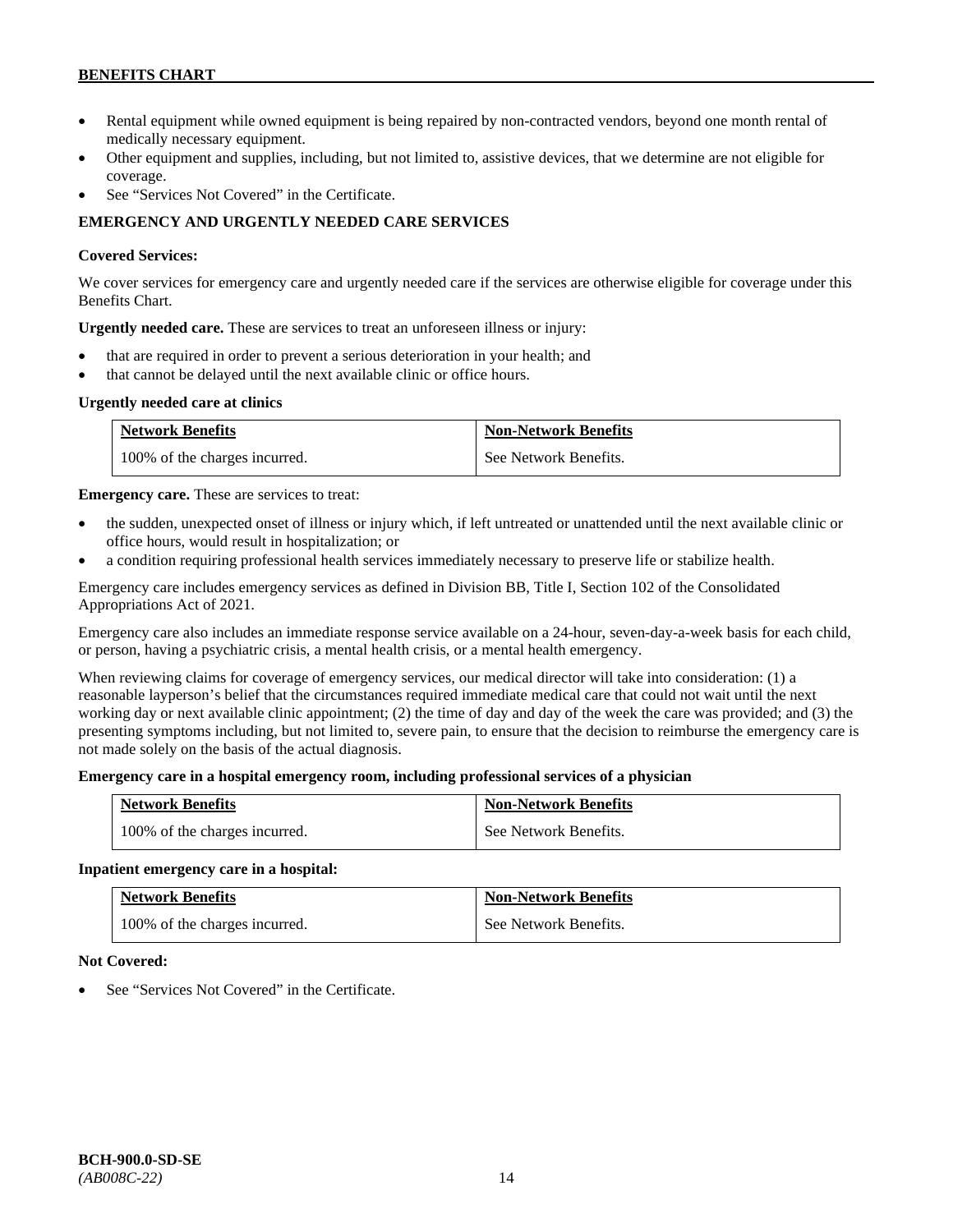# **GENE THERAPY**

### **Covered Services:**

We cover gene therapy treatment that meets our current medical coverage criteria.

| <b>Network Benefits</b>                                                                                                                                                                                  | <b>Non-Network Benefits</b> |
|----------------------------------------------------------------------------------------------------------------------------------------------------------------------------------------------------------|-----------------------------|
| Coverage level is same as corresponding Network<br>Benefits, depending on type of service provided, such<br>as Office Visits for Illness or Injury, Inpatient or<br><b>Outpatient Hospital Services.</b> | No coverage.                |

### **Limitations:**

- Gene therapy must be provided by a designated provider.
- Specific types of gene therapy are limited to therapies and conditions specified in our medical coverage criteria.

### **Not Covered:**

See "Services Not Covered" in the Certificate.

### **HEALTH EDUCATION**

### **Covered Services:**

We cover education for preventive services and education for the management of chronic health problems, such as diabetes. Coverage includes medical nutrition therapy that is provided by a certified, registered, or licensed health care professional.

We cover diabetic self-management training and education if:

- the service is provided by a physician, nurse, dietitian, pharmacist, or other licensed health care provider who satisfies the current academic eligibility requirements of the National Certification Board for Diabetic Educators and has completed a course in diabetes education and training or has been certified as a diabetes educator; and
- the training and education is based upon a diabetes program recognized by the American Diabetes Association or a diabetes program with a curriculum approved by the American Diabetes Association or the South Dakota Department of Health.

Coverage of diabetes self-management training is limited to Insureds:

- o who are newly diagnosed with diabetes or have received no prior diabetes education;
- o who require a change in current therapy;<br>o who have a co-morbid condition such heal
- who have a co-morbid condition such heart disease or renal failure; or
- o whose diabetes condition is unstable.

See "Diabetic Equipment and Supplies" to see what diabetic equipment and supplies we cover.

| <b>Network Benefits</b>                                     | <b>Non-Network Benefits</b>  |
|-------------------------------------------------------------|------------------------------|
| 100% of the charges incurred.<br>Deductible does not apply. | 50% of the charges incurred. |

#### **Not Covered:**

See "Services Not Covered" in the Certificate.

# **HOME HEALTH SERVICES**

### **Covered Services:**

We cover the following services:

- skilled nursing treatment in the home intended to provide a safe transition from other levels of care;
- physical therapy, occupational therapy, speech therapy, respiratory therapy and other therapeutic services;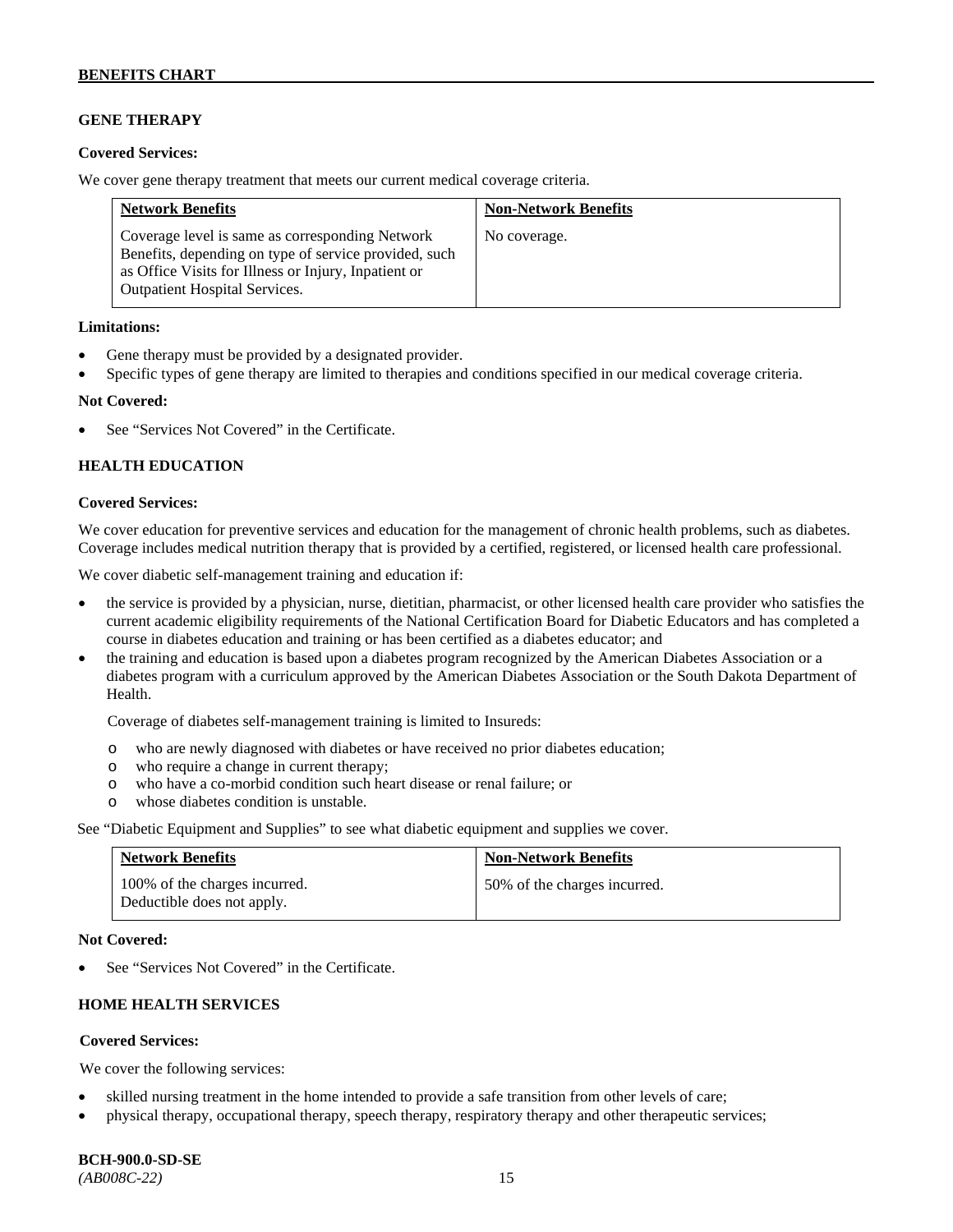- non-routine prenatal and postnatal services;
- routine postnatal well child visits, as described in the Coverage Criteria;
- phototherapy services for newborns. For phototherapy services for newborns and high risk prenatal services, supplies and equipment are included;
- home health aide services and other eligible home health services when provided in your home, if you are homebound (i.e., unable to leave home without considerable effort due to a medical condition. Lack of transportation does not constitute homebound status);
- total parenteral nutrition/intravenous ("TPN/IV") therapy, equipment, supplies and drugs in connection with IV therapy. IV line care kits are covered under Durable Medical Equipment. You do not need to be homebound to receive total parenteral nutrition/intravenous ("TPN/IV") therapy;
- palliative care benefits. Palliative care includes symptom management, education and establishing goals of care. We waive the requirement that you be homebound for a limited number of home visits for palliative care (as shown in this Benefits Chart), if you have a life-threatening, non-curable condition which has a prognosis of survival of two years or less. Additional palliative care visits are eligible under the home health services benefit if you are homebound and meet all other requirements defined in this section.

Home health services are eligible and covered only when they are:

- medically necessary; and
- provided as rehabilitative care, terminal care or maternity care; and
- ordered by a physician, and included in the written home care plan.

### **Physical therapy, occupational therapy, speech therapy, respiratory therapy, home health aide services and palliative care**

| <b>Network Benefits</b>       | <b>Non-Network Benefits</b>  |
|-------------------------------|------------------------------|
| 100% of the charges incurred. | 50% of the charges incurred. |

### **TPN/IV therapy, skilled nursing services, non-routine prenatal/postnatal services and phototherapy**

| <b>Network Benefits</b>       | <b>Non-Network Benefits</b>  |
|-------------------------------|------------------------------|
| 100% of the charges incurred. | 50% of the charges incurred. |

Each 24-hour visit (or shifts of up to 24-hour visits) equals one visit and counts toward the Maximum visits for all other services shown below. Any visit that lasts less than 24 hours, regardless of the length of the visit, will count as one visit toward the Maximum visits for all other services shown below. All visits must be medically necessary and benefit eligible.

#### **Routine postnatal well child visit**

| <b>Network Benefits</b>                                     | <b>Non-Network Benefits</b>  |
|-------------------------------------------------------------|------------------------------|
| 100% of the charges incurred.<br>Deductible does not apply. | 50% of the charges incurred. |

#### **Maximum visits for palliative care**

If you are eligible to receive palliative care in the home and you are not homebound, there is a maximum of 12 visits per calendar year.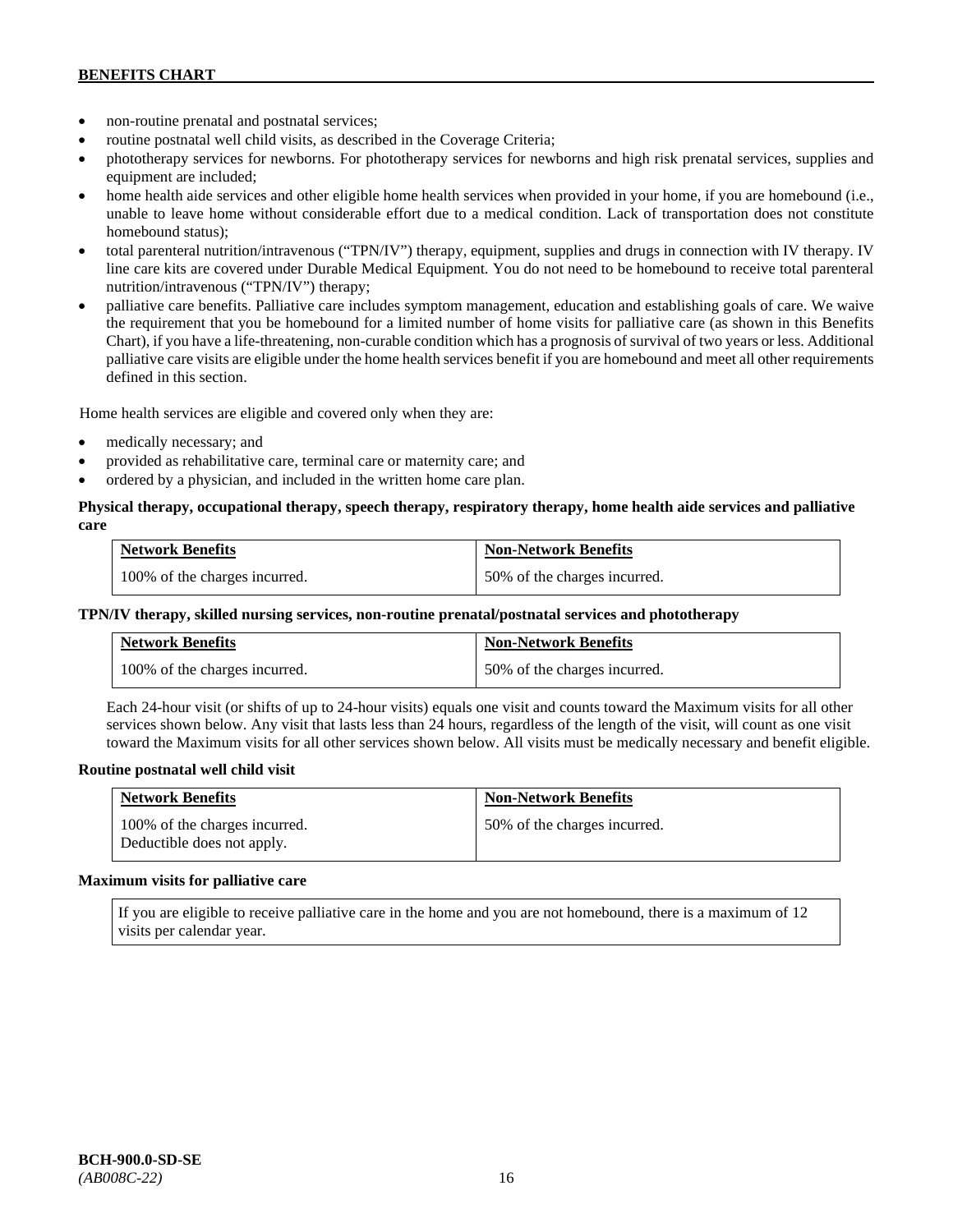### **Maximum visits for all other services**

| <b>Network Benefits</b>       | <b>Non-Network Benefits</b> |
|-------------------------------|-----------------------------|
| 120 visits per calendar year. | 60 visits per calendar year |

Each visit provided under the Network Benefits and Non-Network Benefits counts toward the maximums shown under both Maximum visits sections. The routine postnatal well child visit does not count toward the visit limit.

### **Limitations:**

- Home health services are not provided as a substitute for a primary caregiver in the home or as relief (respite) for a primary caregiver in the home. We will not reimburse family members or residents in your home for the above services.
- A service shall not be considered a skilled nursing service merely because it is performed by, or under the direct supervision of, a licensed nurse. Where a service (such as tracheotomy suctioning or ventilator monitoring) or like services, can be safely and effectively performed by a non-medical person (or self-administered), without the direct supervision of a licensed nurse, the service shall not be regarded as a skilled nursing service, whether or not a skilled nurse actually provides the service. The unavailability of a competent person to provide a non-skilled service shall not make it a skilled service when a skilled nurse provides it. Only the skilled nursing component of so-called "blended" services (i.e. services which include skilled and non-skilled components) are covered under this Benefits Chart.

### **Not Covered:**

- Financial or legal counseling services.
- Housekeeping or meal services in your home.
- Services provided by a family member or enrollee, or a resident in the enrollee's home.
- Vocational rehabilitation and recreational or educational therapy. Recreation therapy is therapy provided solely for the purpose of recreation, including, but not limited to: (a) requests for physical therapy or occupational therapy to improve athletic ability, and (b) braces or guards to prevent sports injuries.
- See "Services Not Covered" in the Certificate.

### **HOSPICE SERVICES**

### **Applicable Definitions:**

**Part-time.** This is up to two hours of service per day, more than two hours is considered continuous care.

**Continuous Care.** This is from two to twelve hours of service per day provided by a registered nurse, licensed practical nurse, or home health aide, during a period of crisis in order to maintain a terminally ill patient at home.

**Appropriate Facility.** This is a nursing home, hospice residence, or other inpatient facility.

**Custodial Care Related to Hospice Services.** This means providing assistance in the activities of daily living and the care needed by a terminally ill patient which can be provided by primary caregiver (i.e., family member or friend) who is responsible for the patient's home care.

### **Covered Services:**

**Hospice Program.** We cover the services described below if you are terminally ill and accepted as a hospice program participant. You must meet the eligibility requirements of the program, and elect to receive services through the hospice program. If you elect to receive hospice services, you do so in lieu of curative treatment for your terminal illness for the period you are enrolled in the hospice program.

**Eligibility:** In order to be eligible to be enrolled in the hospice program, you must: (1) be a terminally ill patient (prognosis of six months or less); (2) have chosen a palliative treatment focus (i.e., emphasizing comfort and supportive services rather than treatment attempting to cure the disease or condition); and (3) continue to meet the terminally ill prognosis as reviewed by our medical director or his or her designee over the course of care. You may withdraw from the hospice program at any time.

**Eligible Services:** Hospice services include the following services provided in accordance with an approved hospice treatment plan.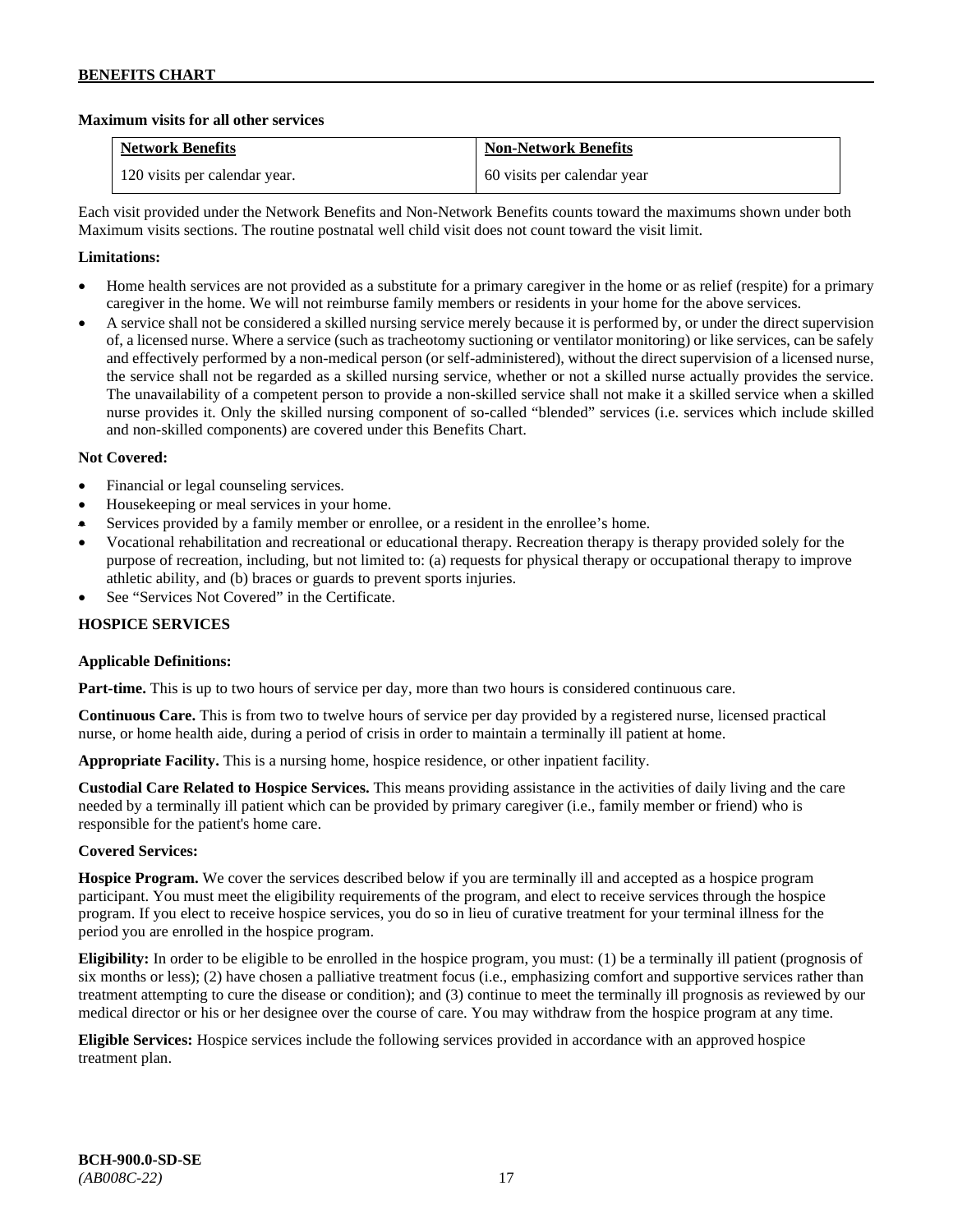- Inpatient Services: We cover inpatient services in a hospital facility.
- Home Health Services:
	- o Part-time care provided in your home by an interdisciplinary hospice team (which may include a physician, nurse, social worker, and spiritual counselor) and medically necessary home health services are covered.
	- o One or more periods of continuous care in your home or in a setting which provides day care for pain or symptom management, when medically necessary, will be covered.
- Other Services:
	- o Respite care is covered for care in your home or in an appropriate facility, to give your primary caregivers (i.e., family members or friends) rest and/or relief when necessary in order to maintain a terminally ill patient at home*.*
	- o Medically necessary medications for pain and symptom management.
	- o Semi-electric hospital beds and other durable medical equipment are covered.
	- o Emergency and non-emergency care is covered.

| <b>Network Benefits</b>       | <b>Non-Network Benefits</b>  |
|-------------------------------|------------------------------|
| 100% of the charges incurred. | 50% of the charges incurred. |

Respite care is limited to five episodes, up to five days per episode. Inpatient hospice services are limited to 15 days per lifetime.

# **Not Covered:**

- Financial or legal counseling services.
- Housekeeping or meal services in your home.
- Custodial or maintenance care related to hospice services, whether provided in the home or in a nursing home.
- Any service not specifically described as covered services under this hospice services benefits.
- Any services provided by members of your family or residents in your home.
- See "Services Not Covered" in the Certificate.

# **HOSPITAL AND SKILLED NURSING FACILITY SERVICES**

### **Covered Services:**

We cover services as described below.

### **Medical or surgical hospital services**

**Inpatient hospital services:** We cover the following medical or surgical services, for the treatment of acute illness or injury, which require the level of care only provided in an acute care facility. These services must be authorized by a physician.

Inpatient hospital services include: room and board; the use of operating or maternity delivery rooms; intensive care facilities; newborn nursery facilities; general nursing care, anesthesia, laboratory and diagnostic imaging services, reconstructive surgery, radiation therapy, physical therapy, prescription drugs or other medications administered during treatment, blood and blood products (unless replaced), and blood derivatives, and other diagnostic or treatment related hospital services; physician and other professional medical and surgical services provided while in the hospital, including gender confirmation surgery that meets medical coverage criteria.

Services for items for personal convenience, such as television rental, are not covered.

We cover, following a vaginal delivery, a minimum of 48 hours of inpatient care for the mother and newborn child. We cover, following a caesarean section delivery, a minimum of 96 hours of inpatient care for the mother and newborn child. If the duration of inpatient care is less than these minimums, we also cover a minimum of one home visit by a registered nurse for post-delivery care, within 4 days of discharge of the mother and newborn child. Services provided by the registered nurse include, but are not limited to, parent education, assistance and training in breast and bottle feeding, and conducting any necessary and appropriate clinical tests. We shall not provide any compensation or other non-medical remuneration to encourage a mother and newborn to leave inpatient care before the duration minimums specified.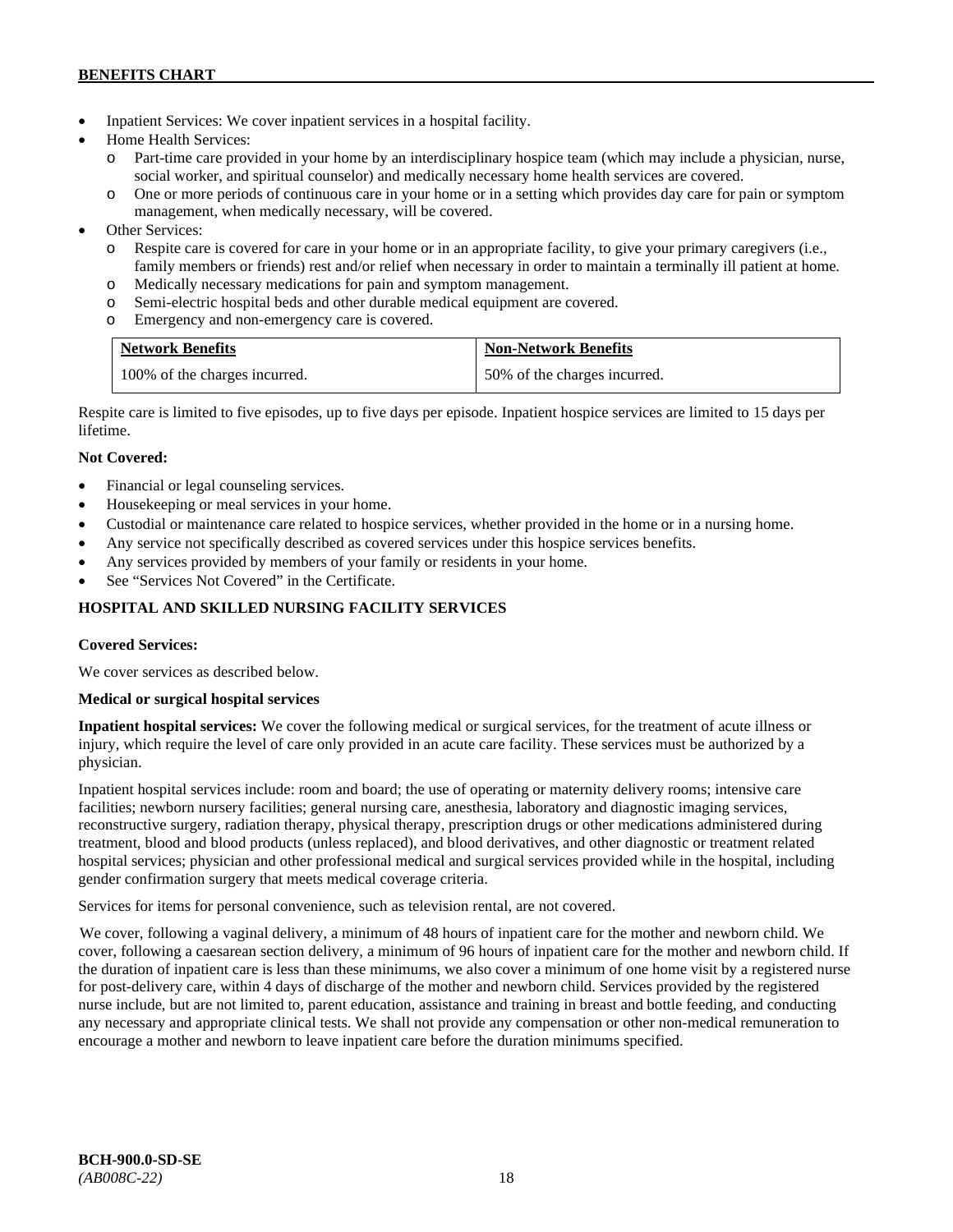Group health plans and health insurance issuers generally may not, under Federal law, restrict benefits for any hospital length of stay in connection with childbirth for the mother of newborn child to less than 48 hours following a vaginal delivery, or less than 96 hours following a caesarean section. However, Federal law generally does not prohibit the mother's or newborn's attending provider, after consulting with the mother, from discharging the mother or her newborn earlier than 48 hours (or 96 hours as applicable). In any case plans and issuers may not, under Federal law, require that a provider obtain authorization from the plan or the insurance issuer for prescribing a length of stay not in excess of 48 hours (or 96 hours).

| <b>Network Benefits</b>       | <b>Non-Network Benefits</b>  |
|-------------------------------|------------------------------|
| 100% of the charges incurred. | 50% of the charges incurred. |

Each insured's admission or confinement, including that of a newborn child, is separate and distinct from the admission or confinement of any other insured.

### **Outpatient hospital, ambulatory care or surgical facility services:**

We cover the following medical and surgical services, for diagnosis or treatment of illness or injury on an outpatient basis. These services must be authorized by a physician.

Outpatient services include: use of operating rooms, maternity delivery rooms or other outpatient departments, rooms or facilities; and the following outpatient services: general nursing care, anesthesia, laboratory and diagnostic imaging services, reconstructive surgery, radiation therapy, physical therapy, drugs administered during treatment, blood and blood products (unless replaced), and blood derivatives, and other diagnostic or treatment related outpatient services; physician and other professional medical and surgical services provided while an outpatient, including gender confirmation surgery that meets medical coverage criteria.

Prior authorization by our medical director is required for new, experimental or reconstructive technologies or procedures. Requests must be submitted prior to performing the technology or procedure.

To see the benefit level for diagnostic imaging services, laboratory services and physical therapy, see benefits under Diagnostic Imaging Services, Laboratory Services and Physical Therapy in this Benefits Chart.

| <b>Network Benefits</b>       | <b>Non-Network Benefits</b>  |
|-------------------------------|------------------------------|
| 100% of the charges incurred. | 50% of the charges incurred. |

**Skilled nursing facility care:** We cover room and board, daily skilled nursing and related ancillary services for post-acute treatment and rehabilitative care of illness or injury that meets medical coverage criteria.

| <b>Network Benefits</b>                        | <b>Non-Network Benefits</b>                    |
|------------------------------------------------|------------------------------------------------|
| 100% of the charges incurred.                  | 50% of the charges incurred.                   |
| Limited to a 90 day maximum per calendar year. | Limited to a 90 day maximum per calendar year. |

Each day of services provided under the Network Benefits and Non-Network Benefits, combined, applies toward the maximums shown above.

### **Not Covered:**

- Services for items for personal convenience, such as television rental, are not covered.
- See "Services Not Covered" in the Certificate.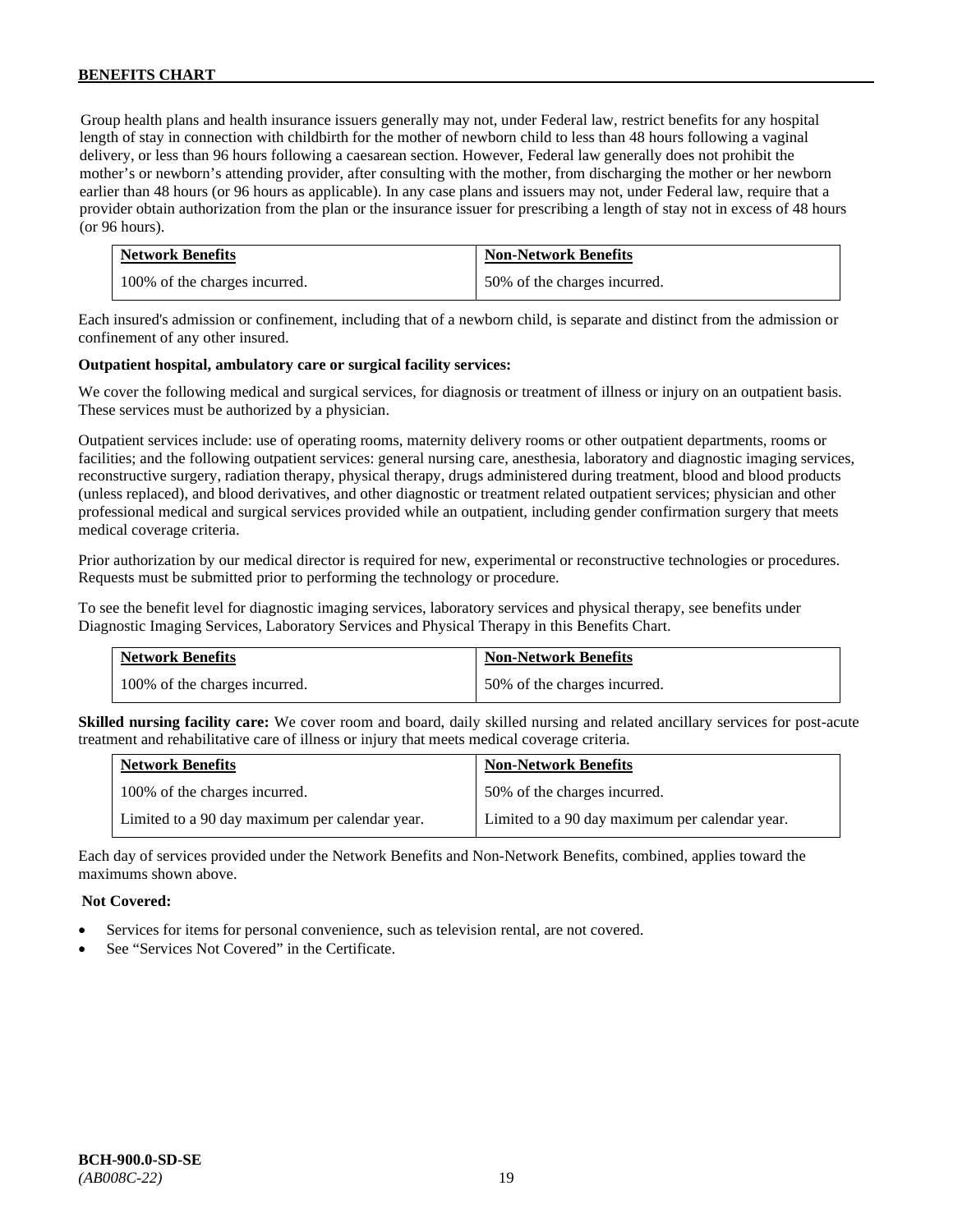# **INFERTILITY DIAGNOSIS**

### **Covered Services:**

We cover the diagnosis of infertility. These services include diagnostic procedures and tests provided in connection with an infertility evaluation, office visits and consultations to diagnose infertility.

| <b>Network Benefits</b>       | <b>Non-Network Benefits</b>  |
|-------------------------------|------------------------------|
| 100% of the charges incurred. | 50% of the charges incurred. |

Coverage is limited to office visits and consultations to diagnose infertility. Treatment is not covered.

### **Not Covered:**

- Infertility/fertility treatment, including but not limited to, office visits, laboratory services, diagnostic imaging services and fertility drugs; reversal of sterilization; and sperm, ova or embryo acquisition, retrieval or storage; however, we cover office visits and consultations to diagnose infertility.
- Services related to the establishment of surrogate pregnancy and fees for a surrogate. However, pregnancy and maternity services are covered for an insured under this Benefits Chart, including a surrogate pregnancy.
- See "Services Not Covered" in the Certificate.

### **LABORATORY SERVICES**

### **Covered Services:**

We cover laboratory tests when ordered by a provider and provided in a clinic or outpatient hospital facility.

We cover services provided in a clinic or outpatient hospital facility. To see the benefit level for inpatient hospital or skilled nursing facility services, see benefits under Inpatient Hospital and Skilled Nursing Facility Services.

### **Prostate-specific antigen (PSA) testing**

| <b>Network Benefits</b>       | <b>Non-Network Benefits</b>  |
|-------------------------------|------------------------------|
| 100% of the charges incurred. | 50% of the charges incurred. |

#### **All other laboratory services**

#### **Services for illness or injury**

| Network Benefits              | <b>Non-Network Benefits</b>  |
|-------------------------------|------------------------------|
| 100% of the charges incurred. | 50% of the charges incurred. |

#### **Preventive Services**

Laboratory services associated with preventive services are covered at the benefit level shown in the "Preventive Services" section of this Benefits Chart.

#### **Not Covered:**

See "Services Not Covered" in the Certificate.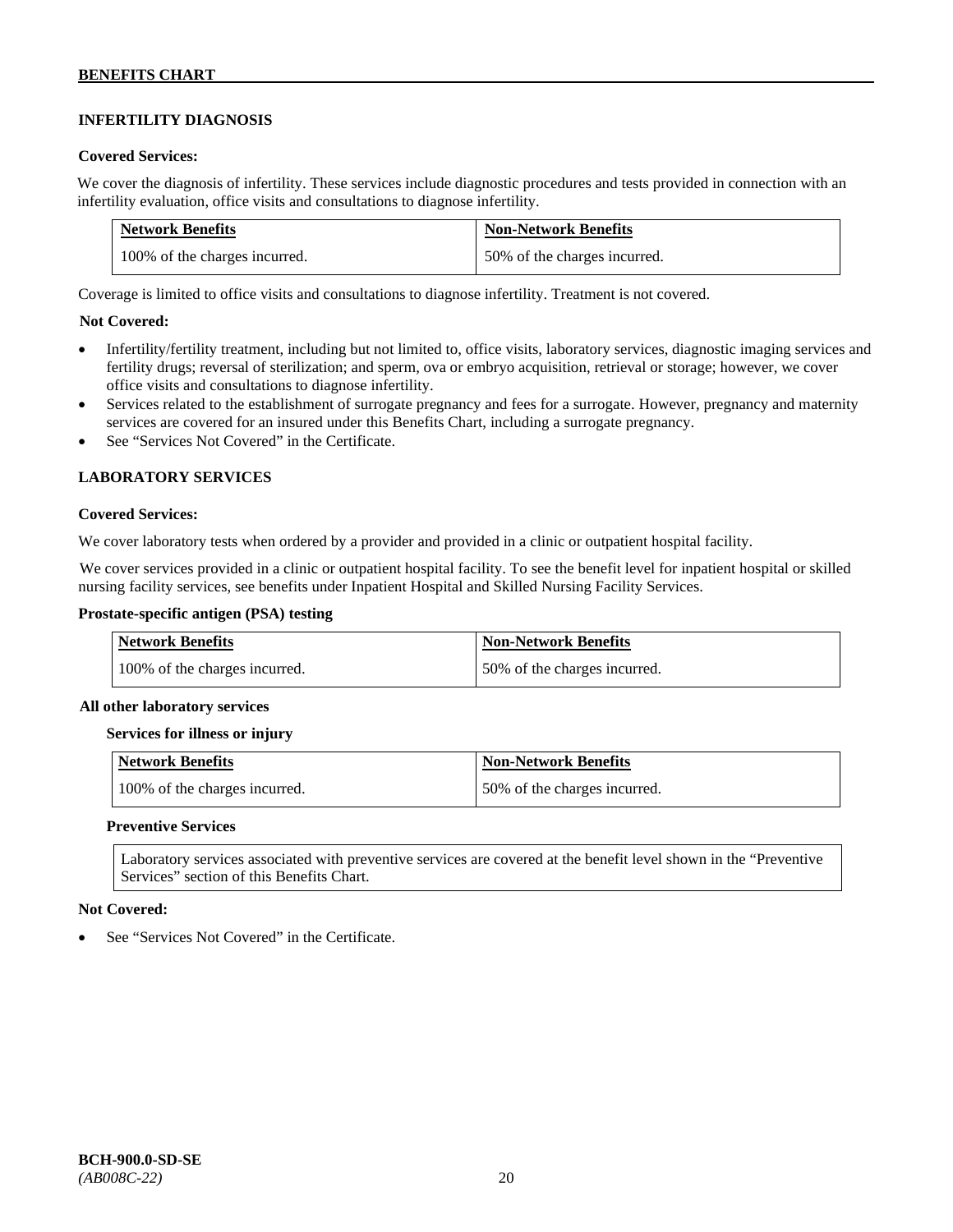# **MASTECTOMY RECONSTRUCTION BENEFIT**

#### **Covered Services:**

We cover reconstruction of the breast on which the mastectomy has been performed; surgery and reconstruction of the other breast to produce symmetrical appearance, and prostheses and physical complications of all stages of mastectomy, including lymphedemas.

| <b>Network Benefits</b>                              | <b>Non-Network Benefits</b>                           |
|------------------------------------------------------|-------------------------------------------------------|
| Coverage level is same as corresponding Network      | Coverage level is same as corresponding Non-Network   |
| Benefits, depending on type of service provided such | Benefits, depending on type of service provided, such |
| as Office Visits for Illness or Injury, Inpatient or | as Office Visits for Illness or Injury, Inpatient or  |
| <b>Outpatient Hospital Services.</b>                 | Outpatient Hospital Services.                         |

#### **Not Covered:**

See "Services Not Covered" in the Certificate.

### **MEDICATION THERAPY DISEASE MANAGEMENT PROGRAM**

### **Covered Services:**

If you meet our criteria for coverage, you may qualify for our Medication Therapy Disease Management Program.

The program covers consultations with a designated network pharmacist.

Covered services are based on established medical policies, which are subject to periodic review and modification by the medical directors. These medical policies (medical coverage criteria) are available online at [healthpartners.com](http://www.healthpartners.com/) or by calling Member Services.

| <b>Network Benefits</b>                                     | <b>Non-Network Benefits</b> |
|-------------------------------------------------------------|-----------------------------|
| 100% of the charges incurred.<br>Deductible does not apply. | No coverage.                |

#### **Not Covered:**

See "Services Not Covered" in the Certificate.

### **OFFICE VISITS FOR ILLNESS OR INJURY**

#### **Covered Services:**

We cover the following when medically necessary: professional medical and surgical services and related supplies, including biofeedback, of physicians and other health care providers; blood and blood products (unless replaced) and blood derivatives.

We cover diagnosis and treatment of illness or injury to the eyes. Where contact or eyeglass lenses are prescribed as medically necessary for the post-operative treatment of cataracts or for the treatment of aphakia, acute or chronic corneal pathology, or keratoconus, we cover the initial evaluation, lenses and fitting. Insureds must pay for lens replacement beyond the initial pair.

We cover medically necessary professional services by a licensed physician or audiologist appropriate for the treatment of hearing impairment to a person under the age of 19. Hearing aids are not covered.

Services received via video, e-visit or telephone are covered under the "Telehealth/Telemedicine Services" section.

#### **Office visits**

| <b>Network Benefits</b>       | <b>Non-Network Benefits</b>  |
|-------------------------------|------------------------------|
| 100% of the charges incurred. | 50% of the charges incurred. |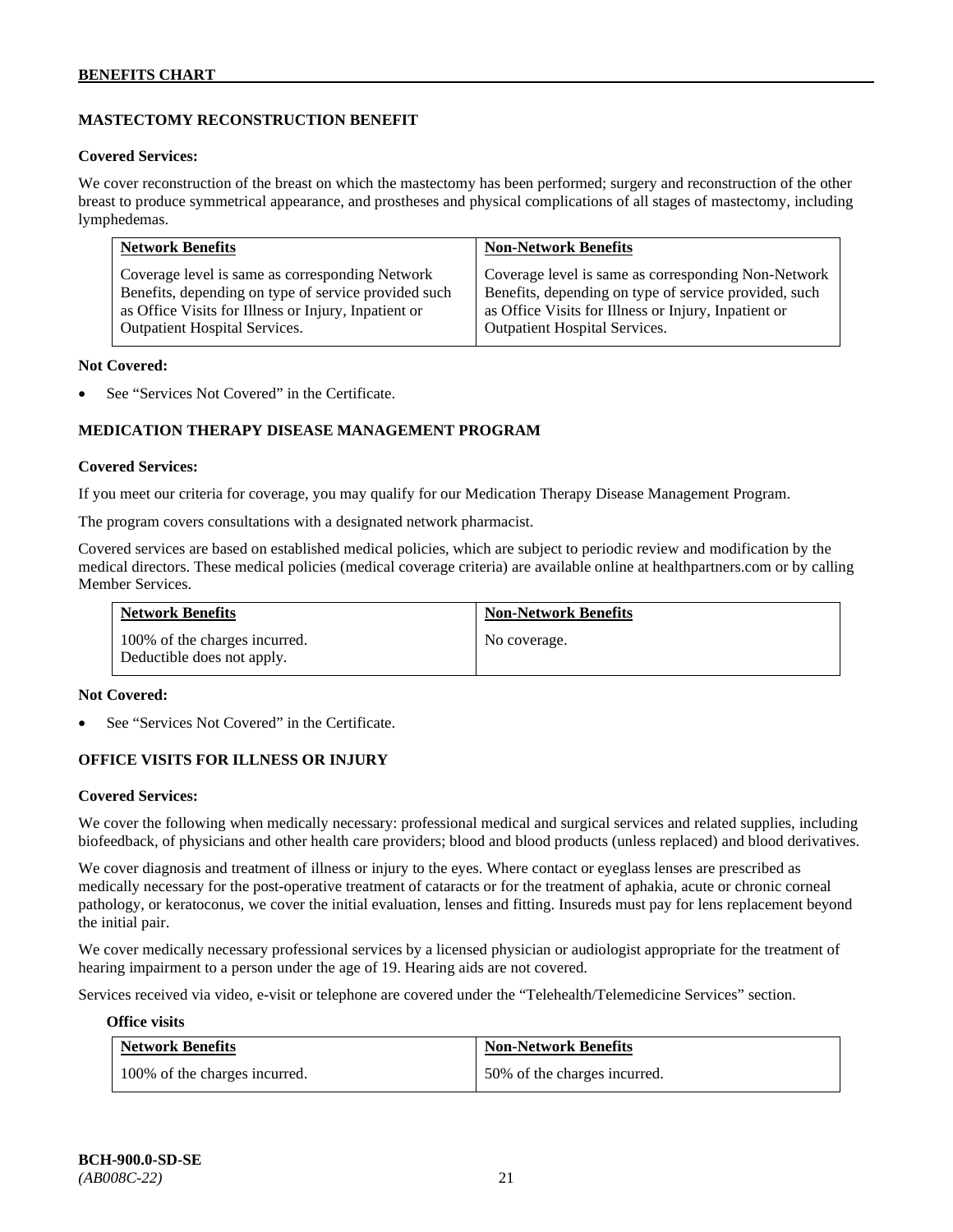### **Convenience clinics**

| <b>Network Benefits</b>       | <b>Non-Network Benefits</b>  |
|-------------------------------|------------------------------|
| 100% of the charges incurred. | 50% of the charges incurred. |

### **Injections administered in a physician's office, other than immunizations:**

### **Allergy Injections**

| <b>Network Benefits</b>       | <b>Non-Network Benefits</b>  |
|-------------------------------|------------------------------|
| 100% of the charges incurred. | 50% of the charges incurred. |

### **All other injections**

| <b>Network Benefits</b>       | <b>Non-Network Benefits</b>  |
|-------------------------------|------------------------------|
| 100% of the charges incurred. | 50% of the charges incurred. |

### **Not Covered:**

- Court ordered treatment.
- See "Services Not Covered" in the Certificate.

### **PEDIATRIC EYEWEAR**

### **Covered Services:**

- We cover pediatric eyewear for children.
- Routine eye exams are covered under the "Preventive Services" section.

| <b>Network Benefits</b>       | <b>Non-Network Benefits</b> |
|-------------------------------|-----------------------------|
| 100% of the charges incurred. | No coverage.                |

#### **Limitations:**

- Coverage under this provision will continue until the end of the month in which the child turns age 19.
- Limited to one of the following per calendar year:
	- o one pair of eyeglasses including one set of prescription lenses, frames from our designated eyewear collection, and anti-scratch coating; or
	- o one pair of non-disposable contact lenses; or
	- a one-year supply of disposable contact lenses.
- Contact lens fittings are limited to two per calendaryear.

### **Not Covered:**

- Frames that are not included in our designated eyewear collection. However, one pair of lenses will be covered if an insured chooses frames outside our designated eyewear collection.
- More than one pair of lenses or frames or non-disposable contacts per calendar year, regardless of the reason. This includes replacement of eyeglasses or contact lenses due to loss, breakage, theft, or change in prescription.
- Safety glasses or goggles for sports or vocational reasons.
- Upgrades including, but not limited to, UV protection and no-line multifocal lenses.
- See "Services Not Covered" in the Certificate.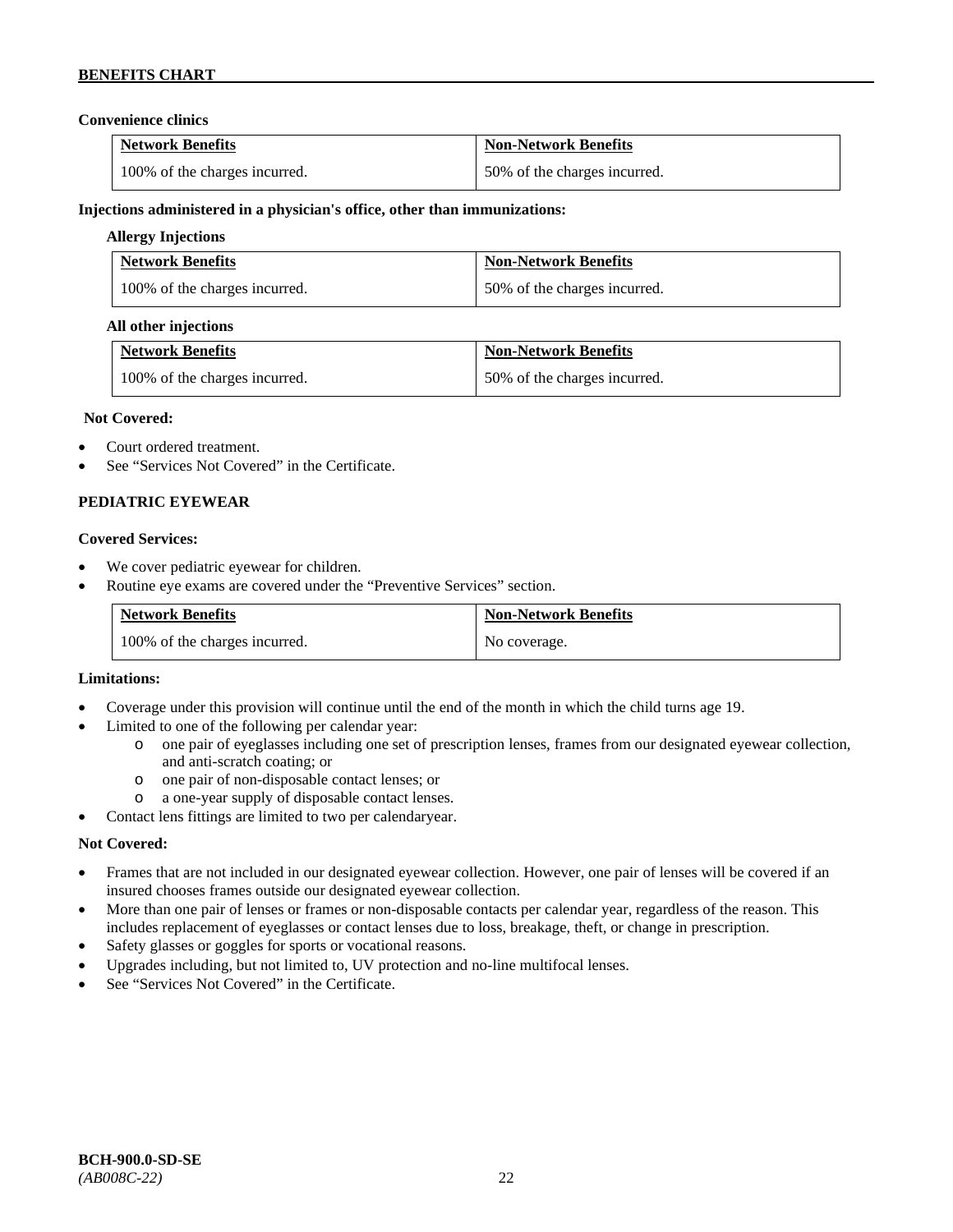# **PHYSICAL THERAPY, OCCUPATIONAL THERAPY AND SPEECH THERAPY**

#### **Covered Services:**

We cover the following physical therapy, occupational therapy and speech therapy services:

- Medically necessary rehabilitative care to correct the effects of illness or injury.
- Habilitative care rendered for congenital, developmental or medical conditions which have significantly limited the successful initiation of normal speech and normal motor development.

Massage therapy which is performed in conjunction with other treatment/modalities by a physical or occupational therapist, is part of a prescribed treatment plan and is not billed separately is covered.

We cover services provided in a clinic. We also cover physical therapy provided in an outpatient hospital facility. To see the benefit level for inpatient hospital or skilled nursing facility services, see benefits under Inpatient Hospital and Skilled Nursing Facility Services.

#### **Rehabilitative care**

| <b>Network Benefits</b>       | <b>Non-Network Benefits</b>  |
|-------------------------------|------------------------------|
| 100% of the charges incurred. | 50% of the charges incurred. |

### **Habilitative care**

| <b>Network Benefits</b>       | <b>Non-Network Benefits</b>  |
|-------------------------------|------------------------------|
| 100% of the charges incurred. | 50% of the charges incurred. |

#### **Not Covered:**

- Massage therapy for the purpose of comfort or convenience of the Insured.
- See "Services Not Covered" in the Certificate.

### **PRE-DIABETES DISEASE MANAGEMENT PROGRAM**

#### **Covered Services:**

If you meet our criteria for coverage, you may qualify for the Pre-diabetes Disease Management Program through Omada Health.

The program covers group health coaching which focuses on weight loss, exercise, behavior modification and health education at select locations determined by the plan.

| <b>Network Benefits</b>                                     | <b>Non-Network Benefits</b> |
|-------------------------------------------------------------|-----------------------------|
| 100% of the charges incurred.<br>Deductible does not apply. | Not applicable.             |

#### **Not Covered:**

See "Services Not Covered" in the Certificate.

### **PRESCRIPTION DRUG SERVICES**

#### **Covered Services:**

We cover prescription drugs and medications, which can be self-administered or are administered in a physician's office. We will not exclude coverage of off-label use of drugs to treat cancer or life threatening conditions on the grounds that the drug has not been approved by the FDA for that indication if that drug is recognized for the treatment of such indication in one of the standard reference compendia and when an appropriate level of evidence or medical necessity is met.

#### **For Network Benefits, drugs and medications must be obtained at a Network Pharmacy.**

**If a copayment is required, you must pay one copayment for each 31-day supply, or portion thereof, unless otherwise indicated below.**

**BCH-900.0-SD-SE**  *(AB008C-22)* 23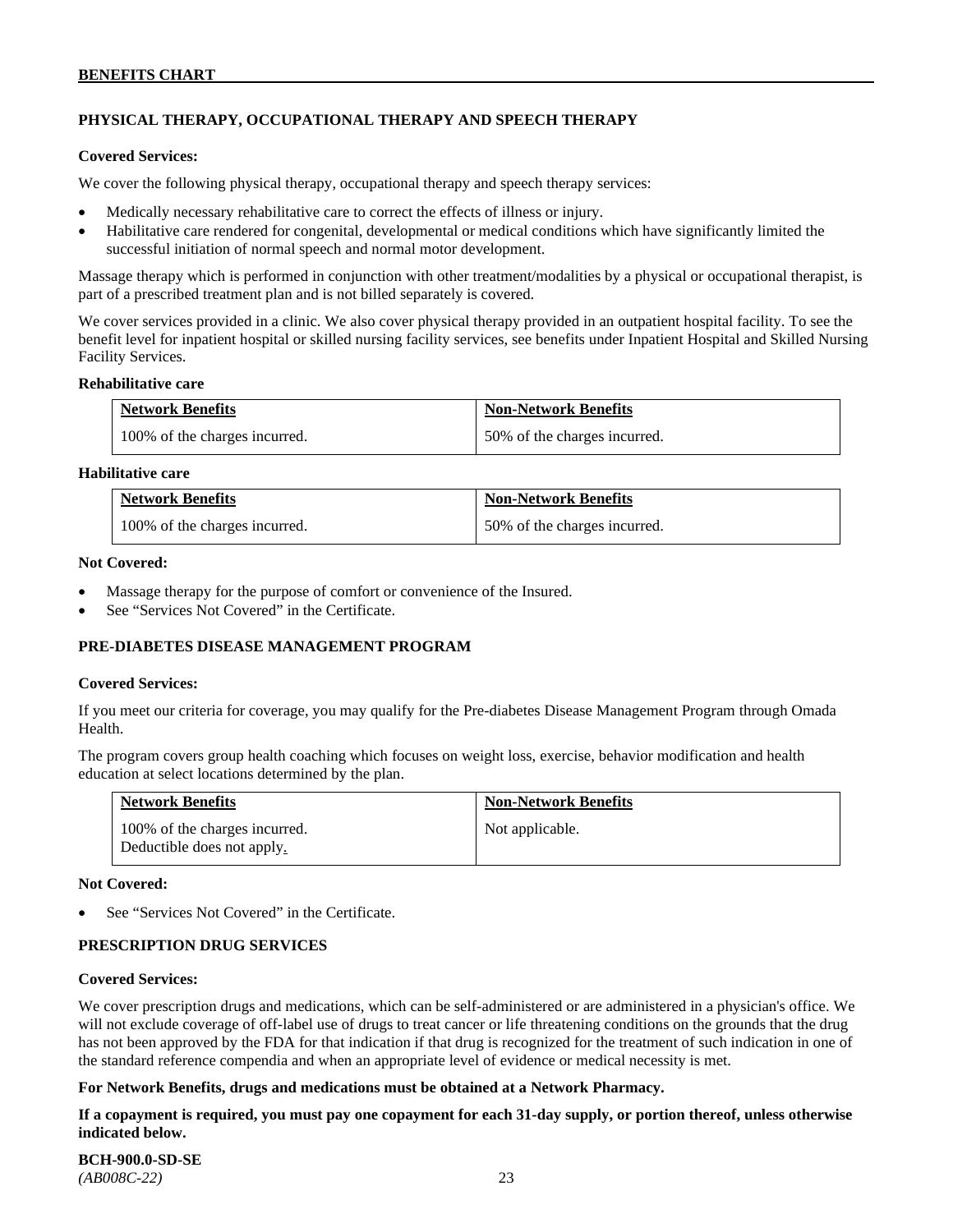# **Outpatient drugs (except as specified below)**

| <b>Network Benefits</b>                                                                                                                                      | <b>Non-Network Benefits</b>  |
|--------------------------------------------------------------------------------------------------------------------------------------------------------------|------------------------------|
| 100% of the charges incurred for formulary drugs.                                                                                                            | 50% of the charges incurred. |
| Formulary insulin is considered preventive and is not<br>subject to your deductible. In no event will your cost<br>for a formulary insulin drug exceed \$25. |                              |
| Non-formulary drugs are covered at 80% of the<br>charges incurred.                                                                                           |                              |

# **Mail order drugs**

| <b>Network Benefits</b>                                                                                                                                                                                                                               | <b>Non-Network Benefits</b>                                                                                                |
|-------------------------------------------------------------------------------------------------------------------------------------------------------------------------------------------------------------------------------------------------------|----------------------------------------------------------------------------------------------------------------------------|
| For your convenience, you may also get up to a 93-day<br>supply of outpatient prescription drugs that can be self-<br>administered through the designated mail order service.<br>Specialty drugs are not available through the mail order<br>service. | See Network mail order drugs benefit.<br>Mail order drugs are only available through the<br>designated mail order service. |

### **Specialty drugs that are self-administered**

| <b>Network Benefits</b>                                                                                                                    | <b>Non-Network Benefits</b> |
|--------------------------------------------------------------------------------------------------------------------------------------------|-----------------------------|
| 100% of the charges incurred.                                                                                                              | No coverage.                |
| For Network Benefits, specialty drugs are limited to<br>drugs on the specialty drug list and must be obtained<br>from a designated vendor. |                             |

# **Drugs for treatment of growth deficiency**

| <b>Network Benefits</b>                                                                                                                            | <b>Non-Network Benefits</b>  |
|----------------------------------------------------------------------------------------------------------------------------------------------------|------------------------------|
| 100% of the charges incurred.                                                                                                                      | 50% of the charges incurred. |
| For Network Benefits, growth deficiency drugs are<br>limited to drugs on the specialty drug list and must be<br>obtained from a designated vendor. |                              |

# **Tobacco cessation drugs are covered for all FDA-approved tobacco cessation drugs**

| <b>Network Benefits</b>                                     | <b>Non-Network Benefits</b>  |
|-------------------------------------------------------------|------------------------------|
| 100% of the charges incurred.<br>Deductible does not apply. | 50% of the charges incurred. |

# **Contraceptive drugs**

| <b>Network Benefits</b>                                                                                                                                         | <b>Non-Network Benefits</b>  |
|-----------------------------------------------------------------------------------------------------------------------------------------------------------------|------------------------------|
| 100% of the charges incurred for formulary drugs.<br>Deductible does not apply.                                                                                 | 50% of the charges incurred. |
| If a physician requests that a non-formulary<br>contraceptive drug be dispensed as written, the drug<br>will be covered at 100%, not subject to the deductible. |                              |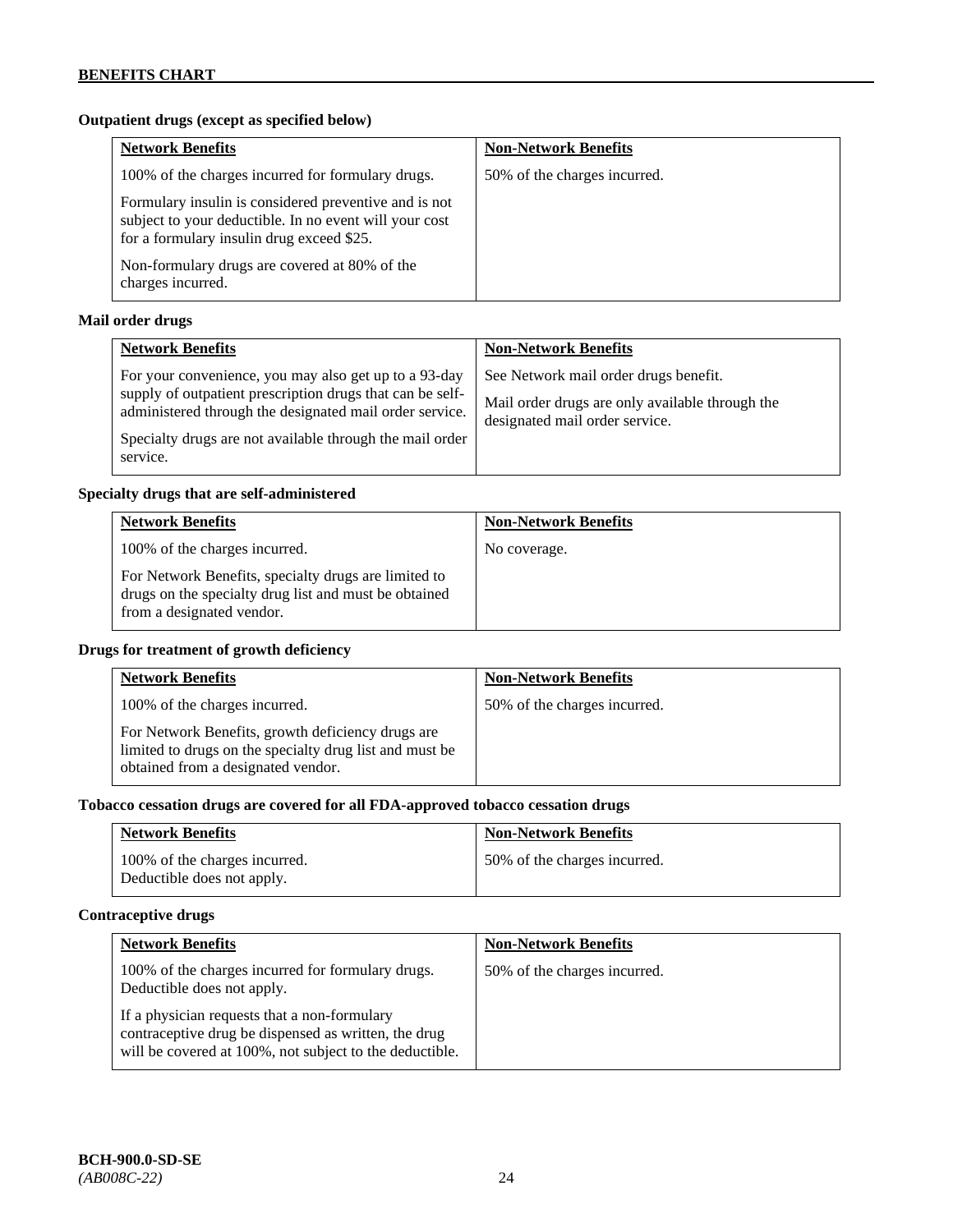**ACA preventive medications.** We cover preventive medications currently recommended by USPSTF with an A or B rating if they are prescribed by your medical provider and they are listed on our Commercial ACA Preventive Drug List. Preventive medications are subject to periodic review and modification. Changes would be effective in accordance with the federal rules and reflected in our current medical coverage criteria for preventive care services.

| <b>Network Benefits</b>                                     | <b>Non-Network Benefits</b>  |
|-------------------------------------------------------------|------------------------------|
| 100% of the charges incurred.<br>Deductible does not apply. | 50% of the charges incurred. |

### **Limitations:**

- Certain drugs may require prior authorization as indicated on the Formulary. HealthPartners may require prior authorization for the drug and also the site where the drug will be provided. Certain drugs are subject to our utilization review process and quantity limits as indicated on our Formulary.
- Certain non-formulary drugs require prior authorization. In addition, certain drugs may be subject to any quantity limits applied as part of our trial program. The trial drug program applies to new prescriptions for certain drugs which have high toxicity, low tolerance, high costs and/or high potential for waste. Trial drugs are indicated on the formulary and/or the Specialty Drug List. Your first fill of a trial drug may be limited to less than a month supply. If the drug is well tolerated and effective, you will receive the remainder of your first month supply.
- If an insured requests a brand name drug when there is a generic equivalent, the brand name drug will be covered up to the charge that would apply to the generic drug, minus any required copayment. If a physician requests that a brand name drug be dispensed as written, the drug will be paid at the non-formulary benefit.
- We may require Insureds to try over-the-counter (OTC) drug alternatives before approving more costly formulary prescription drugs.
- Unless otherwise specified in the "Prescription Drug Services" section, you may receive up to a 31-day supply per prescription.
- New prescriptions to treat certain chronic conditions are limited to a 31-day supply.
- A 93-day supply will be covered and dispensed only at pharmacies that participate in our extended day supply program.
- No more than a 31-day supply of Specialty Drugs will be covered and dispensed at a time, unless it is a manufacturer supplied drug that cannot be split that supplies the insured with more than a 31-day supply.

### **Not Covered:**

- Replacement of prescription drugs, medications, equipment and supplies due to loss, damage or theft.
- Nonprescription (over the counter) drugs or medications, including, but not limited to, vitamins, supplements, homeopathic remedies, and non-FDA approved drugs, unless listed on the Formulary and prescribed by a physician or legally authorized health care provider under applicable state and federal law. We cover off-label use of drugs to treat cancer as specified in the "Prescription Drug Services" section of this Benefits Chart. This exclusion does not include over-the-counter contraceptives for women as allowed under the Affordable Care Act when the Insured obtains a prescription for the item. In addition, if the Insured obtains a prescription, this exclusion does not include aspirin to prevent cardiovascular disease for men and women of certain ages; folic acid supplements for women who may become pregnant; fluoride chemoprevention supplements for children without fluoride in their water source; and iron supplements for children ages 6-12 months who are at risk for anemia.
- All drugs for the treatment of sexual dysfunction.
- Fertility drugs.
- Medical cannabis.
- Drugs on the Excluded Drug List. The Excluded Drug List includes select drugs within a therapy class that are not eligible for coverage. This includes drugs that may be excluded for certain indications. The Excluded Drug List is available a[t HealthPartners.com.](http://www.healthpartners.com/)
- Drugs that are newly approved by the FDA until they are reviewed and approved by HealthPartners Pharmacy and Therapeutics Committee.
- Medical devices approved by the FDA will not be covered under the "Prescription Drug Services" section unless they are on our Formulary. Covered medical devices are generally submitted and reimbursed under your medical benefits.
- See "Services Not Covered" in the Certificate.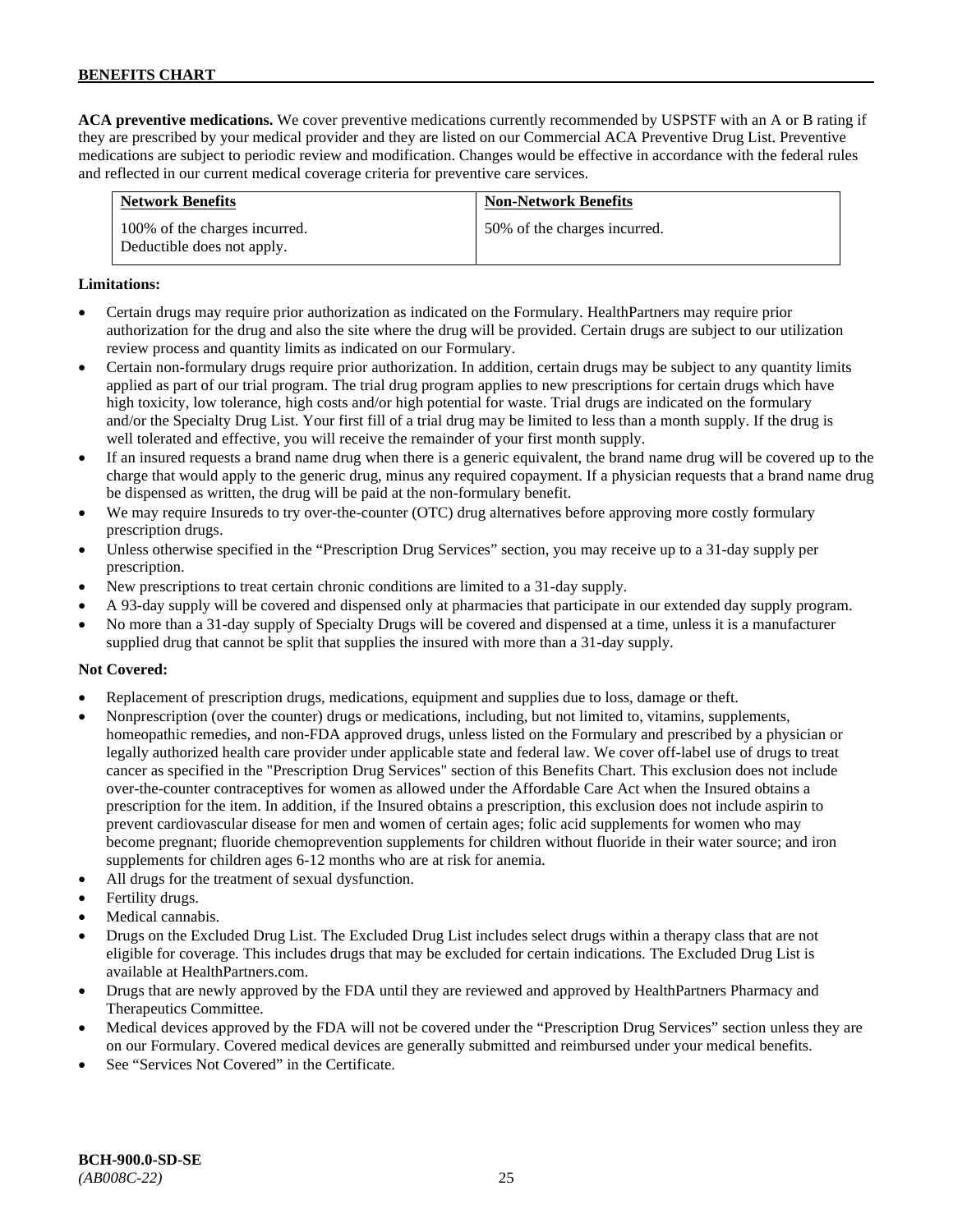### **PREVENTIVE SERVICES**

### **Applicable Definitions:**

**Routine Preventive Services** are routine healthcare services that include screenings, checkups and counseling to prevent illness, disease or other health problems before symptoms occur.

**Diagnostic Services** are services to help a provider understand your symptoms, diagnose illness, and decide what treatment may be needed. They may be the same services that are listed as preventive services, but they are being used as diagnostic services. Your provider will determine if these services are preventive or diagnostic. These services are not preventive if received as part of a visit to diagnose, manage, or maintain an acute or chronic medical condition, illness or injury. When that occurs, unless otherwise indicated below, standard deductibles, copayments or coinsurance apply.

### **Covered Services:**

We cover preventive services which meet any of the requirements under the Affordable Care Act (ACA) shown in the bulleted items below. These preventive services are covered at 100% under the Network Benefits with no deductible, copayments or coinsurance. If a preventive service is not required by the ACA and it is covered at a lower benefit level or if a group qualifies for an exemption or accommodation for certain benefits under the ACA, it will be specified below. Preventive benefits mandated under the ACA are subject to periodic review and modification. Changes would be effective in accordance with the federal rules. Preventive services mandated by the ACA include:

- Evidence-based items or services that have in effect a rating of A or B in the current recommendations of the United States Preventive Services Task Force with respect to the individual;
- Immunizations for routine use in children, adolescents, and adults that have in effect a recommendation from the Advisory Committee on Immunization Practices of the Centers for Disease Control and Prevention with respect to the individual;
- With respect to infants, children, and adolescents, evidence-informed preventive care and screenings provided for in comprehensive guidelines supported by the Health Resources and Services Administration; and
- With respect to women, preventive care and screenings provided for in comprehensive guidelines supported by the Health Resources and Services Administration.

Covered services are based on established medical policies, which are subject to periodic review and modification by the medical or dental directors. These medical policies (medical coverage criteria) are available by calling Member Services, or logging on to your "*my*HealthPartners" account at [HealthPartners.com.](http://www.healthpartners.com/)

#### **ACA and state mandated preventive services are covered as follows:**

**Routine health exams and periodic health assessments.** A physician or health care provider will counsel you as to how often health assessments are needed based on age, sex and health status. This includes screening and counseling for tobacco use and all FDA approved tobacco cessation medications including over-the-counter drugs (as shown in the "Prescription Drug Services" section).

| <b>Network Benefits</b>                                     | <b>Non-Network Benefits</b>  |
|-------------------------------------------------------------|------------------------------|
| 100% of the charges incurred.<br>Deductible does not apply. | 50% of the charges incurred. |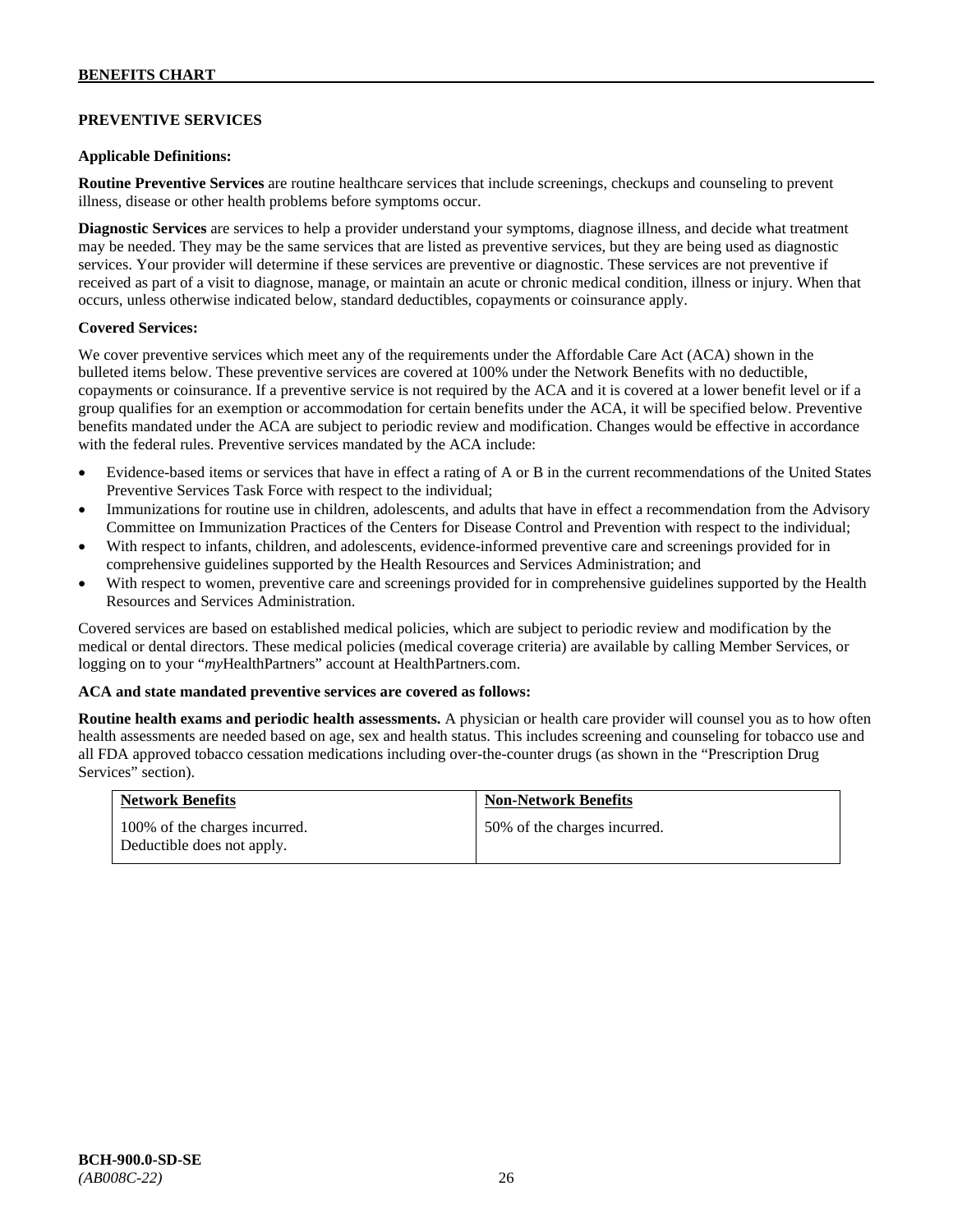**Child health supervision services**. This includes pediatric preventive services such as newborn screenings, appropriate immunizations, developmental assessments and laboratory services appropriate to the age of the child from birth to 72 months, and appropriate immunizations to age 18.

| <b>Network Benefits</b>                                     | <b>Non-Network Benefits</b>  |
|-------------------------------------------------------------|------------------------------|
| 100% of the charges incurred.<br>Deductible does not apply. | 50% of the charges incurred. |

#### **Routine prenatal care and exams**

| <b>Network Benefits</b>                                     | <b>Non-Network Benefits</b>  |
|-------------------------------------------------------------|------------------------------|
| 100% of the charges incurred.<br>Deductible does not apply. | 50% of the charges incurred. |

**Routine postnatal care.** This includes health exams, assessments, education and counseling relating to the period immediately after childbirth.

| <b>Network Benefits</b>                                     | <b>Non-Network Benefits</b>  |
|-------------------------------------------------------------|------------------------------|
| 100% of the charges incurred.<br>Deductible does not apply. | 50% of the charges incurred. |

**Routine screening procedures for cancer.** This includes colorectal screening or other cancer screenings recommended by the USPSTF with an A or B rating. Women's preventive health services below describe additional routine screening procedures for cancer.

| <b>Network Benefits</b>                                     | <b>Non-Network Benefits</b>  |
|-------------------------------------------------------------|------------------------------|
| 100% of the charges incurred.<br>Deductible does not apply. | 50% of the charges incurred. |

**Professional voluntary family planning services.** This includes services to prevent or delay a pregnancy, including counseling and education. Services must be provided by a licensed provider.

| <b>Network Benefits</b>                                     | <b>Non-Network Benefits</b>  |
|-------------------------------------------------------------|------------------------------|
| 100% of the charges incurred.<br>Deductible does not apply. | 50% of the charges incurred. |

#### **Adult immunizations**

| <b>Network Benefits</b>                                     | <b>Non-Network Benefits</b>  |
|-------------------------------------------------------------|------------------------------|
| 100% of the charges incurred.<br>Deductible does not apply. | 50% of the charges incurred. |

**Women's preventive health services.** This includes mammograms, screenings for cervical cancer (pap smears), breast pumps, human papillomavirus (HPV) testing, counseling for sexually transmitted infections, and counseling and screening for human immunodeficiency virus (HIV) and all FDA approved contraceptive methods as prescribed by a doctor, sterilization procedures, education and counseling (see the "Prescription Drug Services" section for coverage of oral contraceptive drugs). For women whose family history is associated with an increased risk for BRCA1 or BRCA2 gene mutations, we cover genetic counseling and BRCA screening without cost sharing, if appropriate and as determined by a physician.

| <b>Network Benefits</b>                                     | <b>Non-Network Benefits</b>  |
|-------------------------------------------------------------|------------------------------|
| 100% of the charges incurred.<br>Deductible does not apply. | 50% of the charges incurred. |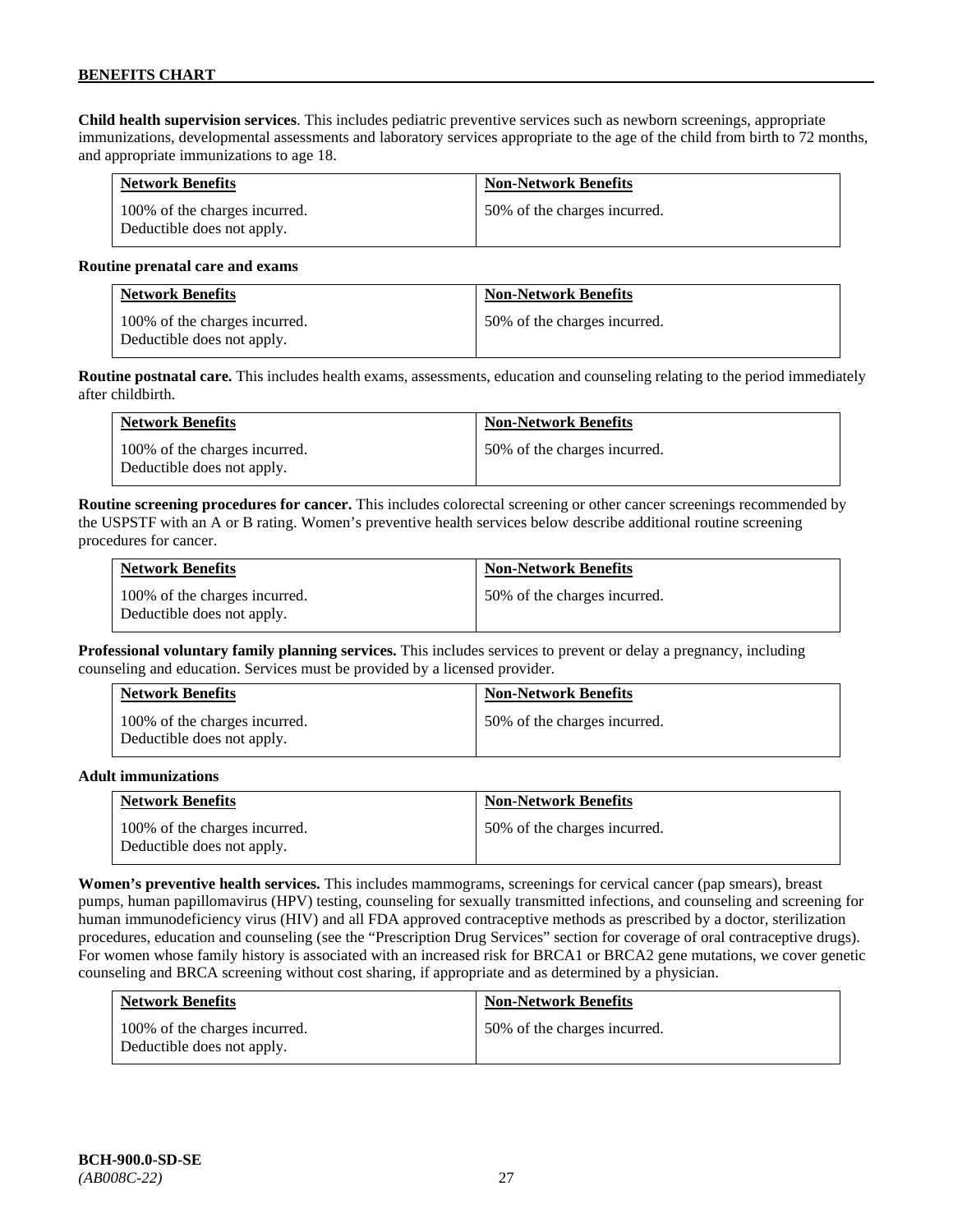**Obesity Screening and Management.** We cover obesity screening and counseling for all ages during a routine preventive care exam. If you are age 18 or older and have a body mass index of 30 or more, we also cover intensive obesity management to help you lose weight. Your primary care doctor can coordinate these services.

| <b>Network Benefits</b>                                     | <b>Non-Network Benefits</b>  |
|-------------------------------------------------------------|------------------------------|
| 100% of the charges incurred.<br>Deductible does not apply. | 50% of the charges incurred. |

# **In addition to any ACA or state mandated preventive services referenced above, we cover the following eligible services:**

### **Routine eye and hearing exams**

| <b>Network Benefits</b>                                     | <b>Non-Network Benefits</b>  |
|-------------------------------------------------------------|------------------------------|
| 100% of the charges incurred.<br>Deductible does not apply. | 50% of the charges incurred. |

**Ovarian cancer surveillance tests for women who are at risk.** "At risk for ovarian cancer" means (1) having a family history that includes any of the following: one or more first-degree or second-degree relatives with ovarian cancer, clusters of female relatives with breast cancer or nonpolyposis colorectal cancer; or (2) testing positive for BRCA1 or BRCA2 mutations. "Surveillance tests for ovarian cancer" means annual screening using: CA-125 serum tumor marker testing, transvaginal ultrasound, pelvic examination or other proven ovarian cancer screening tests currently being evaluated by the federal Food and Drug Administration or by the National Cancer Institute.

| <b>Network Benefits</b>                              | <b>Non-Network Benefits</b>                             |
|------------------------------------------------------|---------------------------------------------------------|
| Coverage level is same as corresponding Network      | Coverage level is same as corresponding Non-Network     |
| Benefit, depending on type of service provided, such | Benefit, depending on type of service provided, such as |
| as Diagnostic Imaging Services, Laboratory Services  | Diagnostic Imaging Services, Laboratory Services        |
| Office Visits for Illness or Injury or Preventive    | Office Visits for Illness or Injury or Preventive       |
| Services.                                            | Services.                                               |

### **Limitations:**

• Services are not preventive if received as part of a visit to diagnose, manage or maintain an acute or chronic medical condition, illness or injury. When that occurs, unless otherwise indicated above, standard deductibles, copayments or coinsurance apply.

### **Not Covered:**

See "Services Not Covered" in the Certificate.

### **TELEHEALTH/TELEMEDICINE SERVICES**

#### **Definitions:**

**Telehealth, Telemedicine, or Virtual Care.** This is a means of communication between a health care professional and a patient. This includes the use of secure electronic information, imaging, and communication technologies, including:

- interactive audio or audio-video
- interactive audio with store-and-forward technology
- chat-based and email-based systems
- physician-to-physician consultation
- patient education
- data transmission
- data interpretation
- digital diagnostics (algorithm-enabled diagnostic support)
- digital therapeutics (the use of personal health devices and sensors, either alone or in combination with conventional drug therapies, for disease prevention and management)

*(AB008C-22)* 28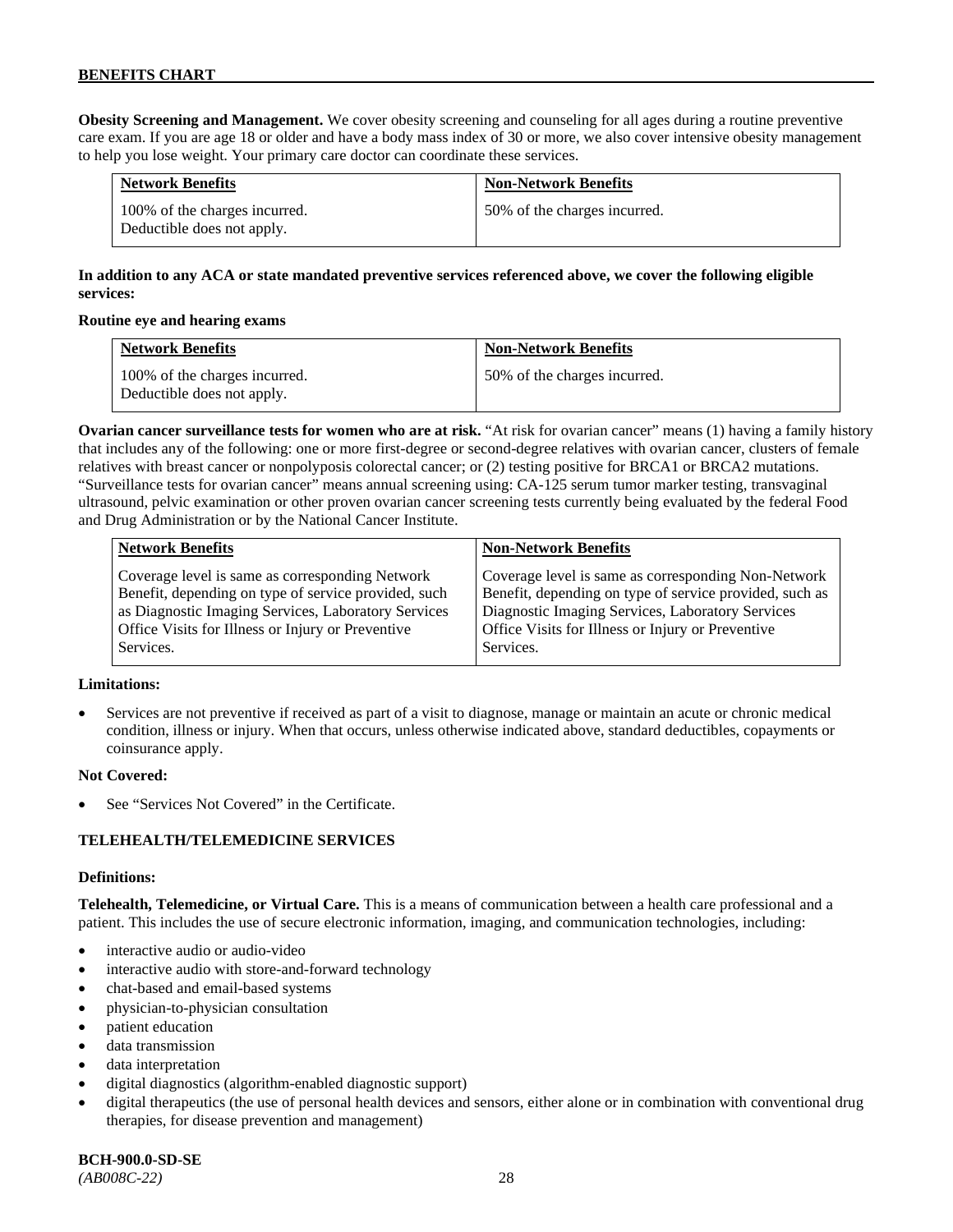Services can be delivered:

Synchronously: the patient and health care professional are engaging with one another at the same time; or Asynchronously: the patient and health care professional engage with each other at different points in time.

**Telephone Visits.** Live, synchronous, interactive encounters over the telephone between a patient and a healthcare provider.

**E-visit or chat-based visits.** Asynchronous online or mobile app encounters to discuss a patient's personal health information, vital signs, and other physiologic data or diagnostic images. The healthcare provider reviews and delivers a consultation, diagnosis, prescription or treatment plan after reviewing the patient's visit information.

**Virtuwell.** This is an online service for you to receive a diagnosis and treatment for certain conditions, such as a cold, flu, ear pain and sinus infections. You may access the Virtuwell website at [Virtuwell.com.](https://www.virtuwell.com/)

**Video Visits.** Live, synchronous, interactive encounters using secure web-based video between a patient and a healthcare provider.

#### **Covered Services:**

The Plan covers the following methods of receiving care for services that would be eligible under the Plan if the service were provided in person.

#### **Scheduled Telephone Visits**

| <b>Network Benefits</b>       | <b>Non-Network Benefits</b>  |
|-------------------------------|------------------------------|
| 100% of the charges incurred. | 50% of the charges incurred. |

#### **E-visits**

#### **Access to online care through Virtuwell at [Virtuwell.com](http://www.virtuwell.com/)**

| <b>Network Benefits</b>       | <b>Non-Network Benefits</b> |
|-------------------------------|-----------------------------|
| 100% of the charges incurred. | Not applicable.             |

#### **All other E-visits**

| <b>Network Benefits</b>       | <b>Non-Network Benefits</b>  |
|-------------------------------|------------------------------|
| 100% of the charges incurred. | 50% of the charges incurred. |

#### **Video visits**

| <b>Network Benefits</b>                                                                                                                                                                          | <b>Non-Network Benefits</b>                                                                                                                            |
|--------------------------------------------------------------------------------------------------------------------------------------------------------------------------------------------------|--------------------------------------------------------------------------------------------------------------------------------------------------------|
| Coverage level is same as corresponding Network<br>benefit, depending on type of service provided, such as<br>Office Visits for Illness or Injury, Inpatient or<br>Outpatient Hospital Services. | Coverage level is same as corresponding Non-Network<br>Benefit, depending on type of service provided, such as<br>Office Visits for Illness or Injury. |

#### **Not Covered:**

See "Services Not Covered" in the Certificate.

#### **TRANSPLANT SERVICES**

#### **Applicable Definitions:**

**Autologous.** This is when the source of cells is from the individual's own marrow or stem cells.

**Allogeneic.** This is when the source of cells is from a related or unrelated donor's marrow or stem cells.

**Autologous Bone Marrow Transplant.** This is when the bone marrow is harvested from the individual and stored. The patient undergoes treatment which includes tumor ablation with high-dose chemotherapy and/or radiation. The bone marrow is reinfused (transplanted).

**BCH-900.0-SD-SE**  *(AB008C-22)* 29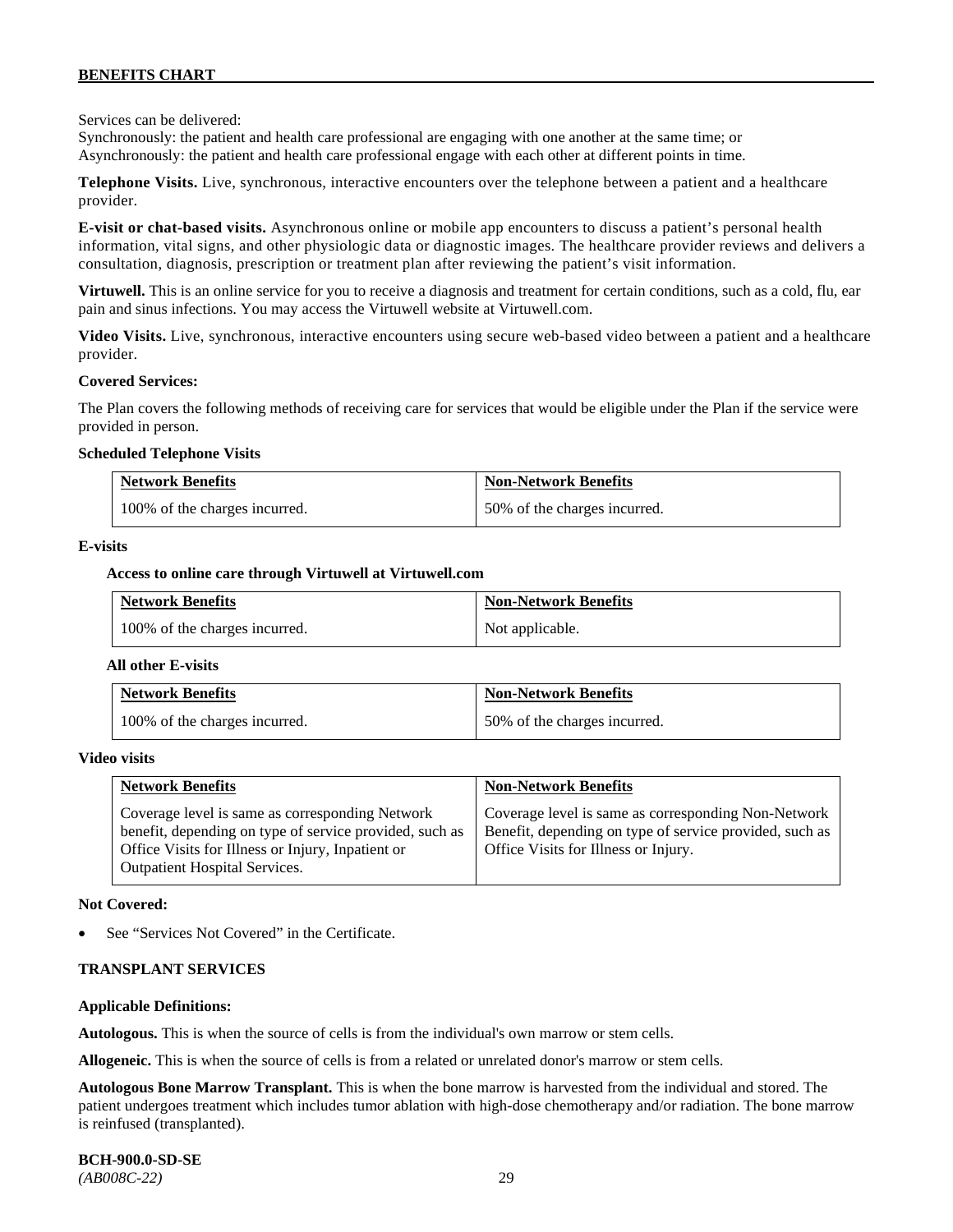**Allogeneic Bone Marrow Transplant.** This is when the bone marrow is harvested from the related or unrelated donor and stored. The patient undergoes treatment which includes tumor ablation with high-dose chemotherapy and/or radiation. The bone marrow is reinfused (transplanted).

**Autologous/Allogeneic Stem Cell Support.** This is a treatment process that includes stem cell harvest from either bone marrow or peripheral blood, tumor ablation with high-dose chemotherapy and/or radiation, stem cell reinfusion, and related care. Autologous/allogeneic bone marrow transplantation and high dose chemotherapy with peripheral stem cell rescue/support are considered to be autologous/allogeneic stem cell support.

**Designated Transplant Center.** This is any health care provider, group or association of health care providers designated by us to provide services, supplies or drugs for specified transplants for our Insureds.

**Transplant Services.** This is transplantation (including retransplants) of the human organs or tissue listed below, including all related post-surgical treatment, follow-up care and drugs and multiple transplants for a related cause. Transplant services do not include other organ or tissue transplants or surgical implantation of mechanical devices functioning as a human organ, except surgical implantation of an FDA approved Ventricular Assist Device (VAD) or total artificial heart, functioning as a temporary bridge to heart transplantation.

Prior authorization is required prior to consultation to support coordination of care and benefits.

### **Covered Services:**

We cover eligible transplant services (as defined above) while you are covered under this Benefits Chart. Transplants that will be considered for coverage are limited to the following:

- Kidney transplants for end-stage disease.
- Cornea transplants for end-stage disease.
- Heart transplants for end-stage disease.
- Lung transplants or heart/lung transplants for: (1) primary pulmonary hypertension; (2) Eisenmenger's syndrome; (3) end-stage pulmonary fibrosis; (4) alpha 1 antitrypsin disease; (5) cystic fibrosis; and (6) emphysema.
- Liver transplants for: (1) biliary atresia in children; (2) primary biliary cirrhosis; (3) post-acute viral infection (including hepatitis A, hepatitis B antigen e negative and hepatitis C) causing acute atrophy or post-necrotic cirrhosis; (4) primary sclerosing cholangitis; (5) alcoholic cirrhosis; and (6) hepatocellular carcinoma.
- Allogeneic bone marrow transplants or peripheral stem cell support associated with high dose chemotherapy for: (1) acute myelogenous leukemia; (2) acute lymphocytic leukemia; (3) chronic myelogenous leukemia; (4) severe combined immunodeficiency disease; (5) Wiskott-Aldrich syndrome; (6) aplastic anemia; (7) sickle cell anemia; (8) non-relapsed or relapsed non-Hodgkin's lymphoma; (9) multiple myeloma; and (10) testicular cancer.
- Autologous bone marrow transplants or peripheral stem cell support associated with high-dose chemotherapy for: (1) acute leukemias; (2) non-Hodgkin's lymphoma; (3) Hodgkin's disease; (4) Burkitt's lymphoma; (5) neuroblastoma; (6) multiple myeloma; (7) chronic myelogenous leukemia; and (8) non-relapsed non-Hodgkin's lymphoma.
- Pancreas transplants for simultaneous pancreas-kidney transplants for diabetes, pancreas after kidney, living related segmental simultaneous pancreas kidney transplantation and pancreas transplant alone.

To receive Network Benefits, charges for transplant services must be incurred at a Designated Transplant Center.

The transplant-related treatment provided, including expenses incurred for directly related donor services, shall be subject to and in accordance with the provisions, limitations, maximum and other terms of this Benefits Chart.

Medical and hospital expenses of the donor are covered only when the recipient is an Insured and the transplant and directly related donor expenses have been prior authorized for coverage. Treatment of medical complications that may occur to the donor are not covered. Donors are not considered Insureds, and are therefore not eligible for the rights afforded to Insureds under the Certificate.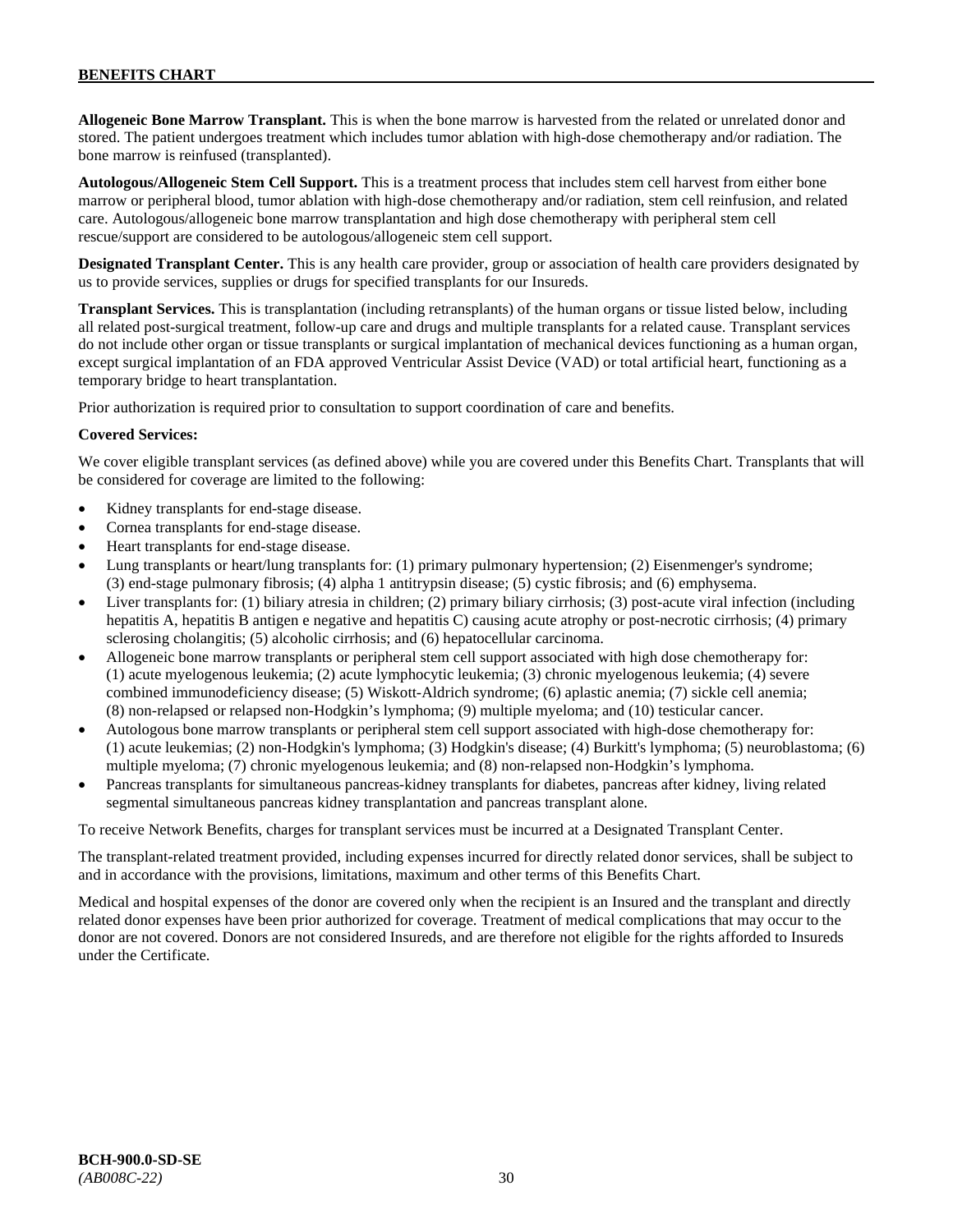The list of eligible transplant services and coverage determinations are based on established medical policies, which are subject to periodic review and modifications by the medical director.

| <b>Network Benefits</b>                          | <b>Non-Network Benefits</b>                          |
|--------------------------------------------------|------------------------------------------------------|
| See Network Inpatient Hospital Services benefit. | See Non-Network Inpatient Hospital Services benefit. |

### **Transplant travel benefit for network benefits**

We may provide travel and lodging when an Insured needs a transplant and a designated transplant center is greater than 100 miles from the Insured's primary address.

This benefit is subject to our medical policies (medical coverage criteria). Coverage criteria are available by calling Member Services, or logging on to your "*my*HealthPartners" account a[t healthpartners.com.](http://www.healthpartners.com/)

When submitting receipts for travel and lodging, the Insured will need to attach a letter explaining that the receipts are in conjunction with an authorized organ or bone marrow transplant and include the recipient's name and member ID number or complete a Lodging and Travel Claim form with the receipts.

| <b>Network Benefits</b>                                                                                                                                                                                                                                 | <b>Non-Network Benefits</b> |
|---------------------------------------------------------------------------------------------------------------------------------------------------------------------------------------------------------------------------------------------------------|-----------------------------|
| Transplant travel benefits are covered under the<br>Network transplant services benefit.                                                                                                                                                                | No coverage.                |
| Expenses for travel and lodging for the insured (the<br>transplant recipient) and one adult companion, or up to<br>two companions for a transplant recipient who is a<br>minor dependent, may be covered up to a maximum of<br>\$10,000 per transplant. |                             |
| Lodging coverage is limited to \$100 per day.                                                                                                                                                                                                           |                             |

### **Not Covered:**

- We consider the following transplants to be investigative and do not cover them: surgical implantation of mechanical devices functioning as a permanent substitute for human organ, non-human organ implants and/or transplants and other transplants not specifically listed in this Benefits Chart.
- See "Services Not Covered" in the Certificate.